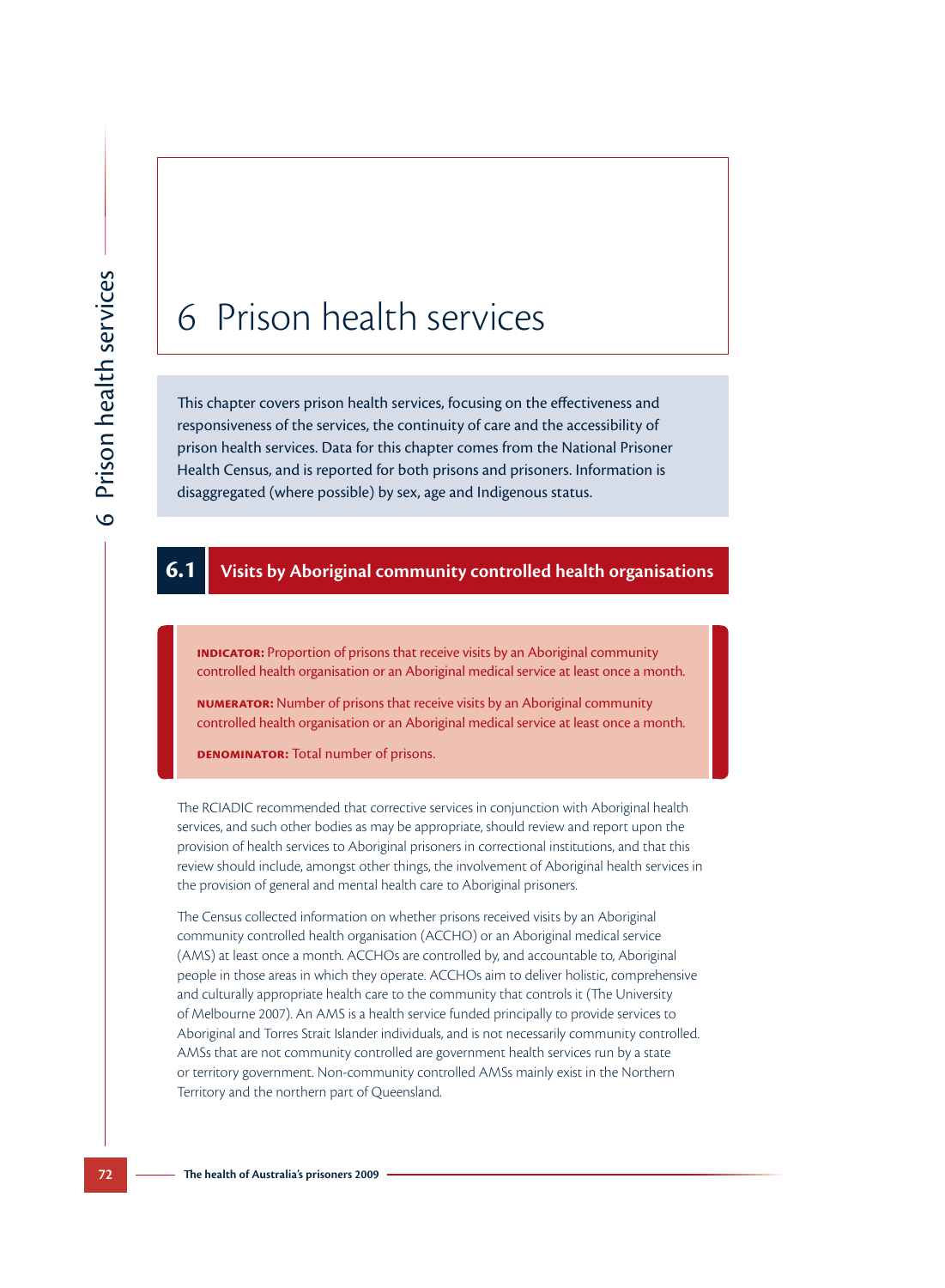Of the 68 prisons for whom these data were collected, ACCHO/AMS services were provided in 17 (25%) (excluding Tasmania).

The types of health services provided by the visiting AMS/ACCHOs most commonly were an Aboriginal health worker or a medical practitioner. Other services included drug and alcohol worker, registered nurse, midwife and sexual health worker.

#### **6.2 Referrals to prison mental health services**

Prison mental health services are one of the target areas under the Council of Australian Governments (COAG) National Action Plan on Mental Health 2006–2011. Under the Action Plan jurisdictions have committed to improve services for people with mental illness in the criminal justice system, through measures such as stronger case management, more mental health workers, increased mental health beds and post-release support to people with mental illness (Council of Australian Governments 2006).

**INDICATOR:** Proportion of prison entrants who, at reception, were referred to mental health services for observation and further assessment.

**Numerator:** Number of prison entrants who, at reception, were referred to mental health services for observation and further assessment.

**DENOMINATOR:** Total number of prison entrants during the census week.

As a result of the reception assessment, almost one-third (31%) of prison entrants were referred to prison mental health services for observation and further assessment. A higher proportion of females (43%) than males (29%) were referred to prison mental health services (Table 6.1). This is consistent with the findings regarding mental health history and current use of medication (see Chapter 3).

The highest proportion of prison entrants referred to prison mental health services was found in those aged 25–34 years (38%), compared with 20% of entrants aged 45 years or older.

A smaller proportion of Indigenous entrants (27%) were referred to prison mental health services than non-Indigenous entrants (32%).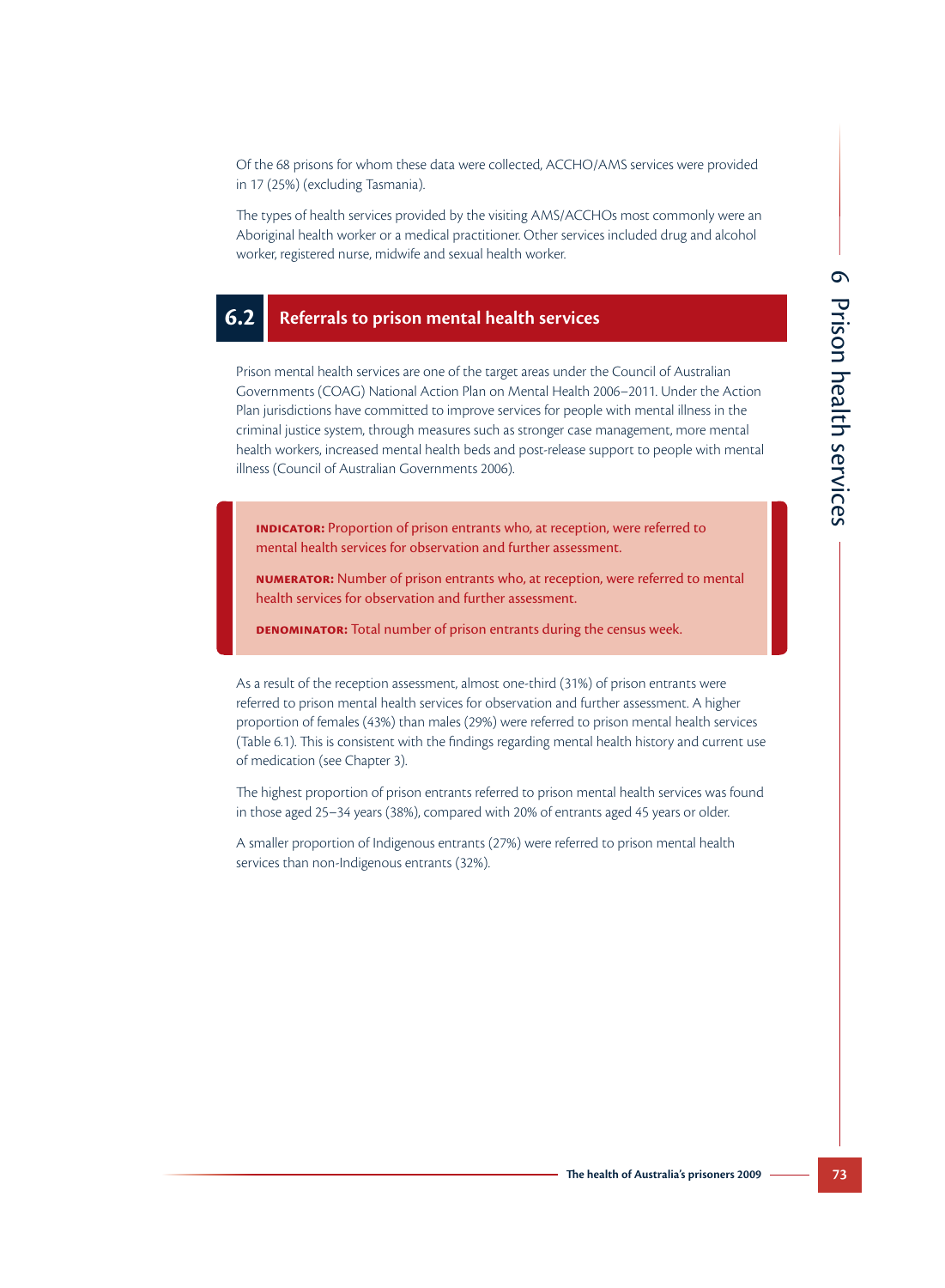|                   | <b>Referred to prison mental</b><br>health services |          | Not referred  |          | <b>Total</b>  |          |  |
|-------------------|-----------------------------------------------------|----------|---------------|----------|---------------|----------|--|
|                   | <b>Number</b>                                       | Per cent | <b>Number</b> | Per cent | <b>Number</b> | Per cent |  |
| Sex               |                                                     |          |               |          |               |          |  |
| Male              | 143                                                 | 29       | 311           | 64       | 486           | 100      |  |
| Female            | 26                                                  | 43       | 32            | 52       | 61            | 100      |  |
| Age group         |                                                     |          |               |          |               |          |  |
| $18 - 24$         | 49                                                  | 27       | 119           | 66       | 180           | 100      |  |
| $25 - 34$         | 71                                                  | 38       | 110           | 59       | 188           | 100      |  |
| $35 - 44$         | 38                                                  | 30       | 75            | 60       | 126           | 100      |  |
| $45+$             | 11                                                  | 20       | 40            | 74       | 54            | 100      |  |
| Indigenous status |                                                     |          |               |          |               |          |  |
| Indigenous        | 38                                                  | 27       | 100           | 71       | 141           | 100      |  |
| Non-Indigenous    | 129                                                 | 32       | 240           | 60       | 401           | 100      |  |
| Total             | 169                                                 | 31       | 345           | 63       | 549           | 100      |  |

**Table 6.1:** Prison entrants, referral to prison mental health service by sex, age group and Indigenous status, 2009

*Notes*

1. Totals include 2 entrants whose sex was unknown, 1 entrant whose age was unknown, 7 entrants whose Indigenous status was unknown and 35 for whom referral status was unknown.

2. Table includes New South Wales, Victoria, Queensland, Western Australia, South Australia and the Australian Capital Territory.

*Source:* National Prisoner Health Census 2009.

# **6.3 Identification of suicide or self-harm risk**

**Indicator:** Proportion of prison entrants identified as currently at risk of suicide or self-harm.

**Numerator:** Number of prison entrants identified as currently at risk of suicide or self-harm.

**Denominator:** Total number of prison entrants during the census week.

Prisoners identified as being at risk of self-harm or suicide are placed under a management regime appropriate to their individual needs and designed to ensure their wellbeing, including more frequent observations.

The Census recorded whether or not each prison entrant was identified as being currently at risk of suicide or self-harm at the time of entry to prison. Prison health staff identified 37 prison entrants (7%) as being at risk of suicide or self-harm (excluding Tasmania and Northern Territory). Such identification was more common among female (16%) than male (6%) prison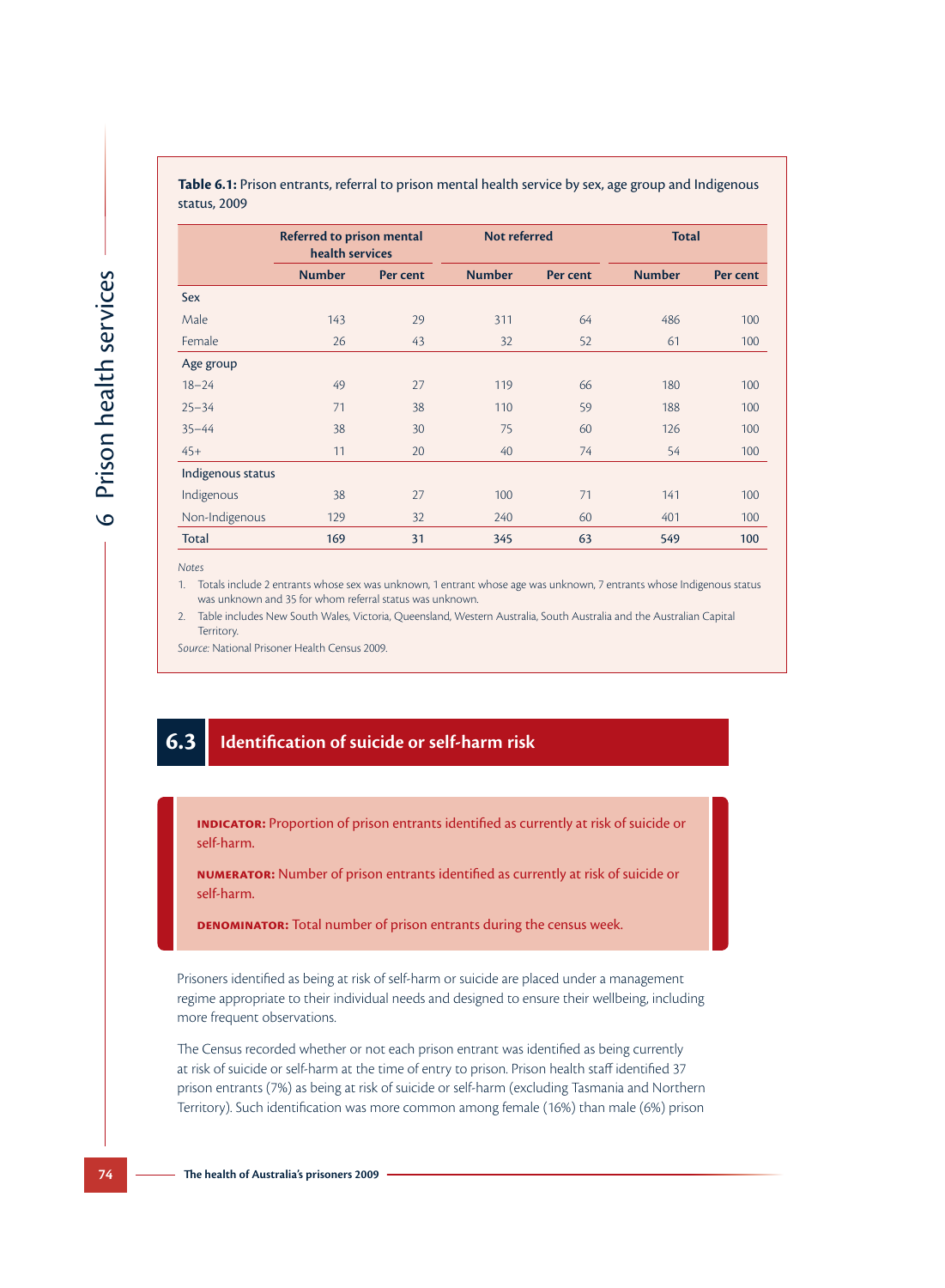entrants. Among non-Indigenous entrants, 8% were identified as being at risk, compared with 3% of Indigenous entrants. There was no observed pattern by age, which ranged from a low of 5% of entrants aged 18–24 years to a high of 9% of entrants aged 25–34 years being identified as at risk of suicide or self-harm.

#### **6.4 Transfers from prison clinic to public hospitals**

In some jurisdictions prisoners who are hospitalised or who require highly specialised health care can be managed within the prison system, as larger prisons may contain a number of inpatient beds for prisoners who require care. Alternatively, prisoners may be transferred to community facilities and secure wards in community hospitals for specialised treatment. Transfers to hospital may be planned transfers for inpatient care such as surgery, or specialist outpatient appointments. Unplanned transfers may occur in emergency situations.

**INDICATOR:** Number of hospital transfers for prisoners in custody during the census week.

The Census collected information on the number of hospital transfers which occurred during the census week, and whether they were planned or not planned. There were a total of 264 hospital transfers during the census week (excluding Tasmania). Almost one-quarter (24%) of these transfers were not planned, and the remaining 76% were planned (this does not include New South Wales which was unable to indicate whether their transfers were planned or not).

# **6.5 Immunisation**

Immunisation is generally regarded as being highly effective in reducing morbidity and mortality caused by vaccine-preventable diseases. The *Australian immunisation handbook* provides clinical recommendations regarding the administration of vaccines. These recommendations were developed by the Australian Technical Advisory Group on Immunisation and endorsed by the National Health and Medical Research Council (NHMRC). The *Australian immunisation handbook* recommends vaccinations for special groups as follows (DoHA 2008b):

- **1.** Inmates of correctional facilities should be vaccinated against influenza, hepatitis A and hepatitis B given their risk of acquiring these infections (Weinbaum et al. 2005; Crofts et al. 1997)
- **2.** Aboriginal and Torres Strait Islander adults aged 15 years or older should have yearly influenza vaccinations; and the 23-valent pneumococcal polysaccharide vaccine is recommended for all Aboriginal and Torres Strait Islander people aged 50 years or older, and for those aged 15–49 years who have high-risk underlying conditions, such as diabetes, renal disease and excessive alcohol use. A single revaccination is recommended after five years and a second revaccination is recommended in some circumstances.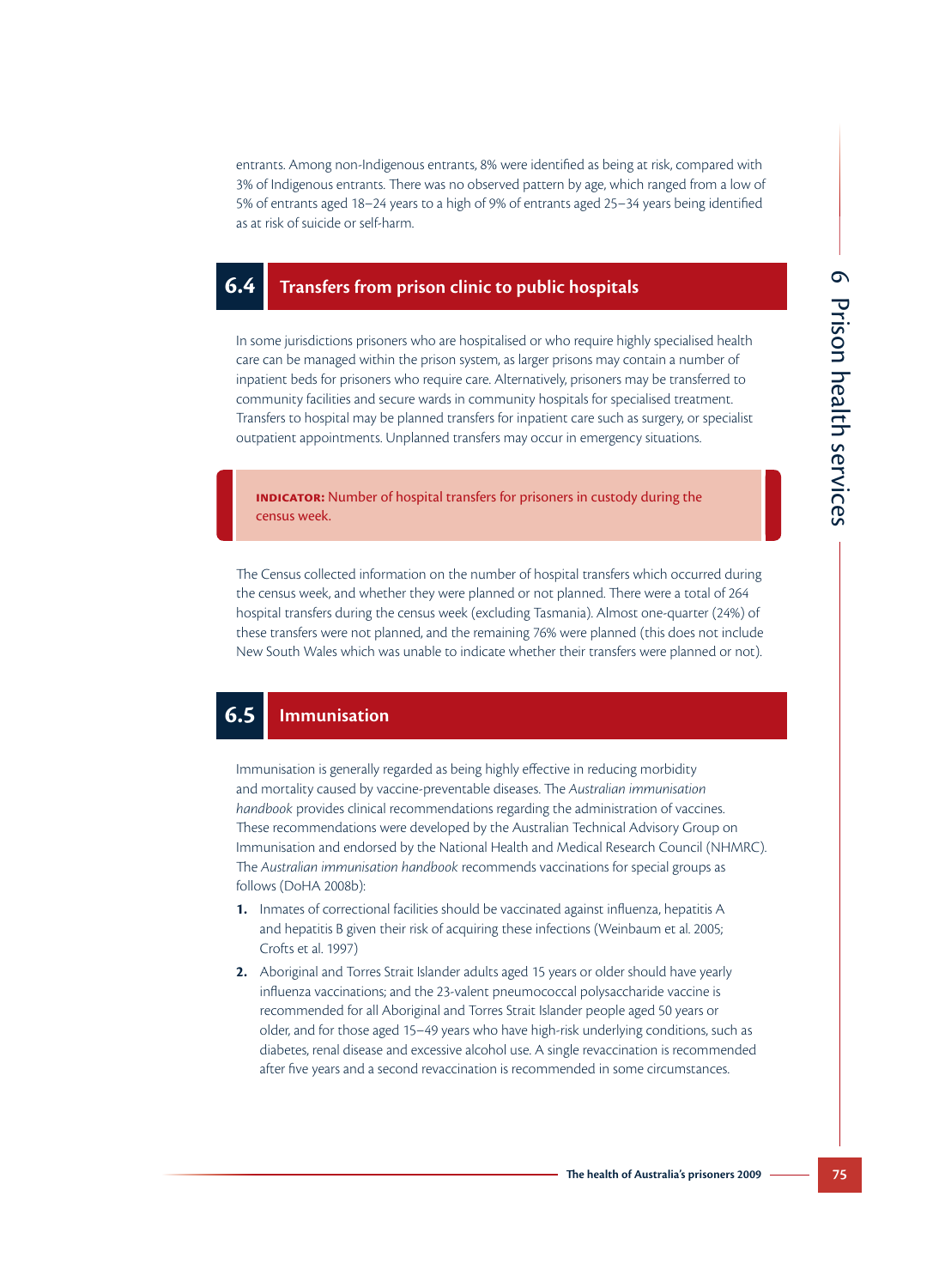**INDICATOR:** Proportion of prisons that offer immunisation programs according to the current national immunisation guidelines.

**Numerator:** Number of prisons that offer immunisation programs according to the current national immunisation guidelines.

**DENOMINATOR:** Total number of prisons.

The Census asked whether or not immunisation programs which meet the current national immunisation guidelines were offered to prisoners. All prisons which responded to this question offer immunisations.

# **6.6 Discharge planning**

Discharge planning supports the continuity of health care, between the health-care setting and the community, based on the individual needs of the patient (Borzycki & Baldry 2003). As most prisoners return to the community, it is important to the overall health of the community that health needs are addressed while in prison and support is continued while in the community. Planning and managing prisoner re-entry or reintegration into the community, including continuity of health services, can benefit both the prisoner and the community.

A discharge plan provides a plan for the continuity of care from prison to the community, and therefore incorporates referrals to appropriate community-based services. A discharge summary is a summary of the care provided to the prisoner while in prison.

Where a prisoner is under medical or psychiatric treatment at the time of release, the prison health service is required to make arrangements with an appropriate agency for the continuation of such treatment after release (Standard Guidelines for Corrections in Australia 2004).

**INDICATOR:** Proportion of prisons that have a health-related discharge plan in place for more than 75% of prisoners at the time of their release.

**Numerator:** Number of prisons that have a health-related discharge plan in place for more than 75% of prisoners at the time of their release.

**Denominator:** Total number of prisons.

The Census collected information from each prison on the estimated proportion of prisoners who have a health-related discharge plan in place at the time of their release. One quarter (25% or 17 prisons) of prisons estimated that discharge plans were in place for more than 75% of their prisoners at the time of their release (all jurisdictions except Tasmania).

The Census also collected information about the approach taken by prisons in relation to health-related discharge planning. While prisons may provide limited discharge planning, prisoners with mental illness, chronic disease, drug and alcohol problems or on medication would be more likely to have a health-related discharge plan prepared.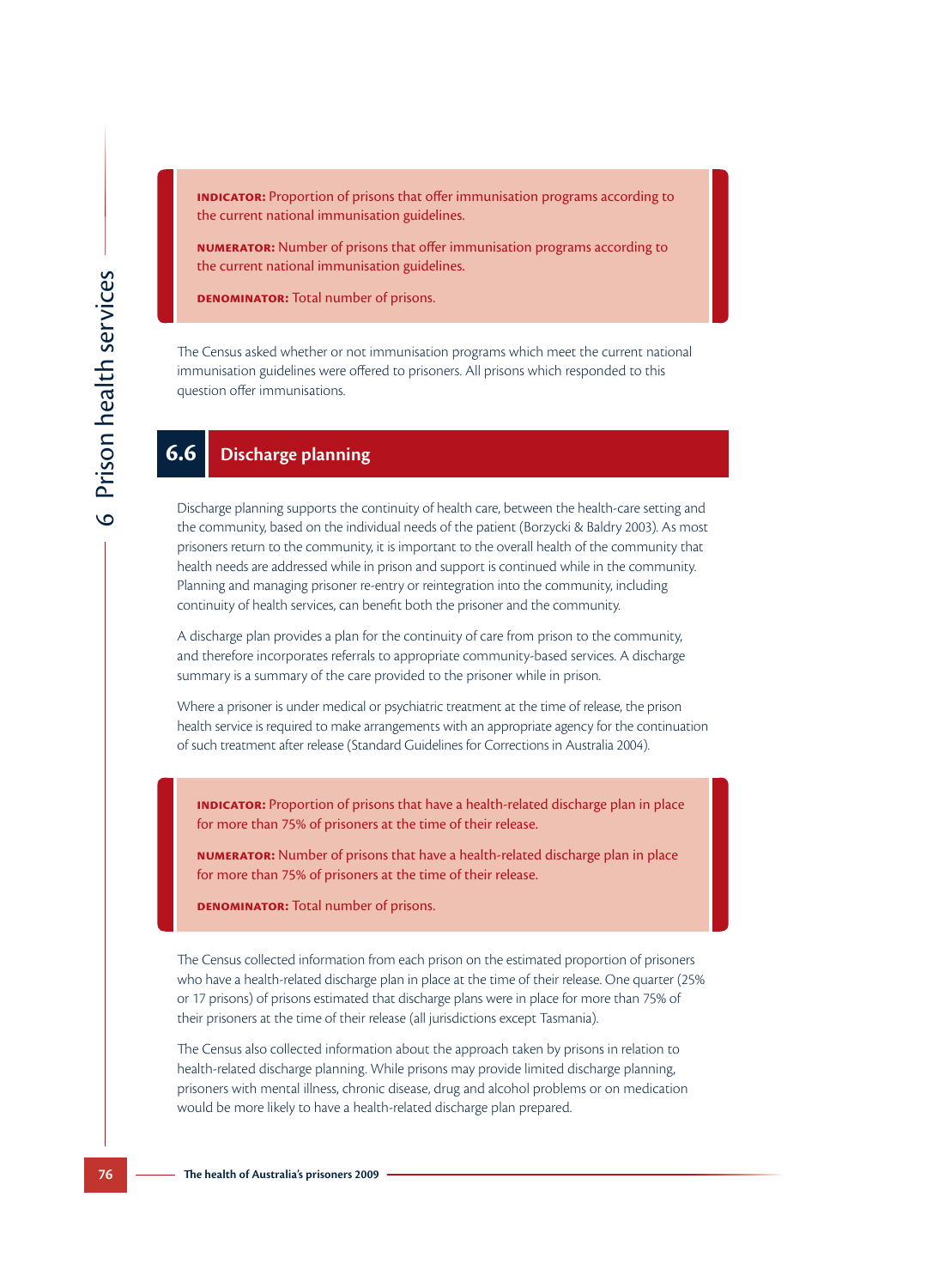Prisons reported that in general, health-related discharge planning includes the following process:

- **The prison health service is notified of the impending discharge and the prisoner is** interviewed, usually the week prior to discharge by prison health staff.
- A discharge summary or discharge health report and letter for the prisoner's GP is prepared and either given to the prisoner or forwarded to the prisoner's GP, community clinic or health centre. The discharge summary contains information on the prisoner's medical history including current problems, allergies, scheduled appointments, any investigations (i.e. blood tests, current medications, vaccination record) and contact details for further information on the prisoner.
- The prison clinic will coordinate referrals and make appointments that are required for specialist consults or hospital appointments.
- Prisoners with drug and alcohol issues may be referred to addiction services, and those with mental health disorders may be referred to the community mental health clinics/ agencies or community forensic unit.
- On discharge prisoners may be given up to two week's supply of medication to ensure adequate supplies until the ex-prisoner is reviewed by their GP.
- Prisoners with chronic diseases may be provided with chronic disease management education and care plans.

# **6.7 Use of prison clinic**

**Indicator:** Proportion of prisoners in custody who used the prison clinic.

**Numerator:** Number of prisoners in custody who used the prison clinic.

**Denominator:** Total number of prisoners in custody.

The Census collected information on prisoners' use of prison clinics during the census week. For each prisoner encounter a one-page questionnaire was completed by prison clinic staff. Data collected included demographic information, details of who initiated the visit, the problem managed and who the prisoner was seen by.

A visit was defined as a face-to-face consultation for which an entry was made in the health service record (other than for routine household-type treatment such as band-aids or paracetamol).

Data on prisoners in custody who used the prison clinic were collected by all states and territories except the Northern Territory, although in New South Wales the available data on the problem managed was not of a sufficient quality to be used and Tasmania provided only the number of clinic visits.

New South Wales provided data directly from their database, which showed the number of clinic appointments. Unfortunately the data did not meet the Census categories and there was insufficient detail to provide meaningful results for this report, thus it has been excluded from the rest of the prison clinic analysis.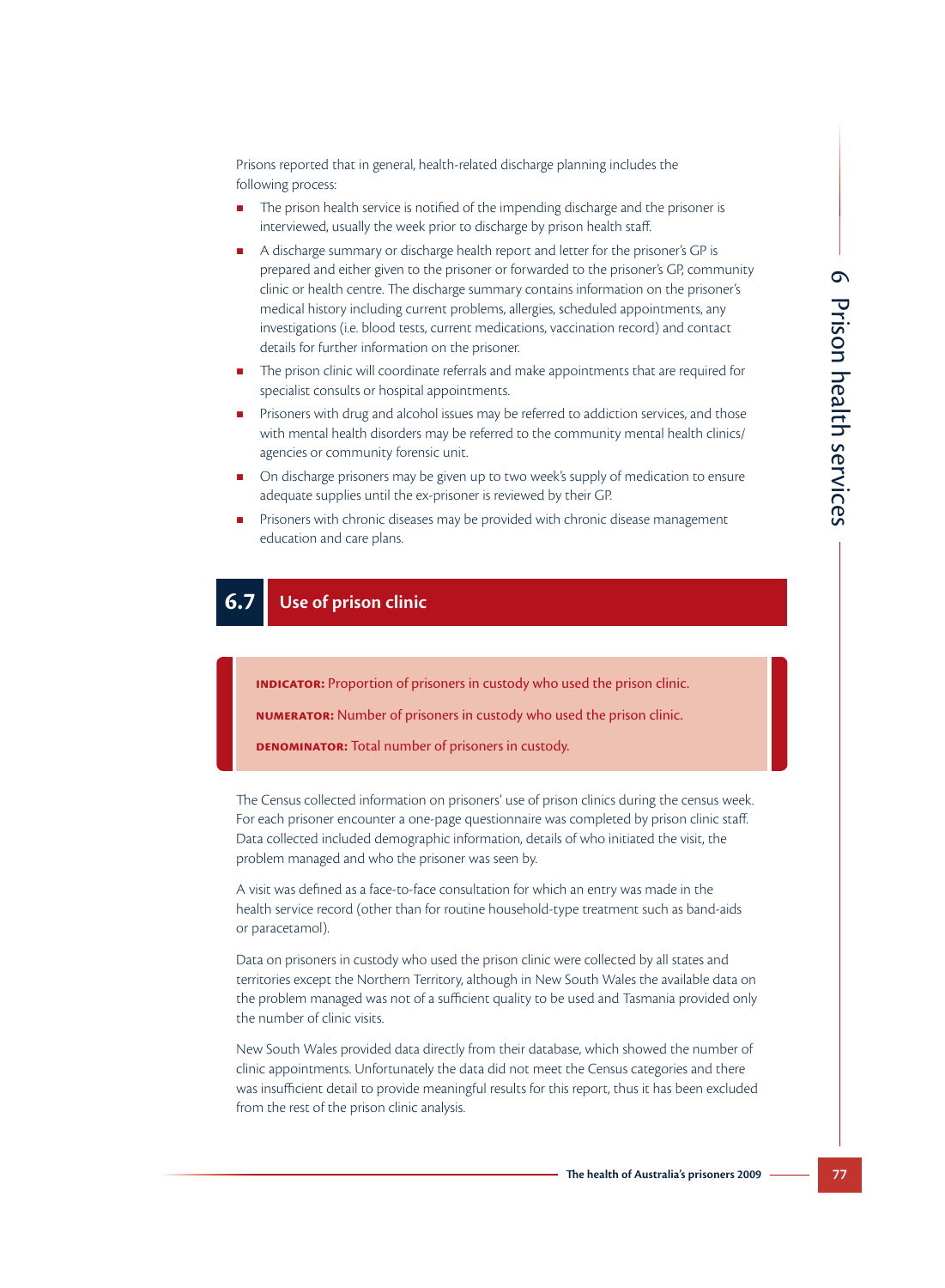The following tables, which describe those prisoners who visited the clinic, focus on those jurisdictions from which these details were available (Victoria, Queensland, Western Australia, South Australia and the Australian Capital Territory).

During the census week 6,476 prisoners (25% of the 26,269 prisoners in custody on 30 June 2009 in all jurisdictions except the Northern Territory and Tasmania) used the prison clinic. A higher proportion of female (34%) than male prisoners (21%) used the clinic (Table 6.2).

Prisoners aged 18–44 years used the prison clinic at similar rates with around 21–23% of prisoners in these ages using the clinic during the census week. The proportions of Indigenous and non-Indigenous prisoners who visited the clinic were the same (22% for both Indigenous and non-Indigenous) (Table 6.2).

#### **Table 6.2:** Prisoners in custody visiting the prison clinic, by sex, age group and Indigenous status 2009

|                   | <b>Number of prisoners</b><br>who used the prison<br>clinic | <b>Number of prisoners in</b><br>custody | <b>Proportion of prisoners</b><br>who used the prison<br>clinic (%) |
|-------------------|-------------------------------------------------------------|------------------------------------------|---------------------------------------------------------------------|
| Sex               |                                                             |                                          |                                                                     |
| Male              | 3,197                                                       | 14,928                                   | 21                                                                  |
| Female            | 382                                                         | 1,130                                    | 34                                                                  |
| Age group         |                                                             |                                          |                                                                     |
| $18 - 24$         | 606                                                         | 3,097                                    | 20                                                                  |
| $25 - 34$         | 1,291                                                       | 5,872                                    | 22                                                                  |
| $35 - 44$         | 922                                                         | 4,325                                    | 21                                                                  |
| $45+$             | 756                                                         | 3,281                                    | 23                                                                  |
| Indigenous status |                                                             |                                          |                                                                     |
| Indigenous        | 891                                                         | 4,054                                    | 22                                                                  |
| Non-Indigenous    | 2,615                                                       | 11,842                                   | 22                                                                  |
| <b>Total</b>      | 3,707                                                       | 16,005                                   | 23                                                                  |

*Notes*

1. Total includes 128 prisoners whose sex was unknown, 132 prisoners whose age was unknown and 201 prisoners whose Indigenous status was unknown.

2. Table includes Victoria, Queensland, Western Australia, South Australia and the Australian Capital Territory.

*Source:* National Prisoner Health Census 2009 and ABS 2009b.

During the census week, prisoners made multiple visits to the clinic and had a number of problems managed (Table 6.3). The 3,707 prisoners made an average of almost 2 visits each to their clinic and had on average 1 or 2 problems managed in each visit. The highest number of problems managed in one visit was 9. Females made more visits to their clinics, at an average of 2.7 visits per prisoner, compared with 1.8 visits per male prisoner during the census week.

Most prisoners (85%) using the clinic visited once or twice during the census week, with 92% visiting 1 to 3 times (Table 6.4). A small proportion of prisoners (5%) made greater use of the prison clinic, visiting 5 or more times. The highest number of visits by one prisoner during the census week was 37.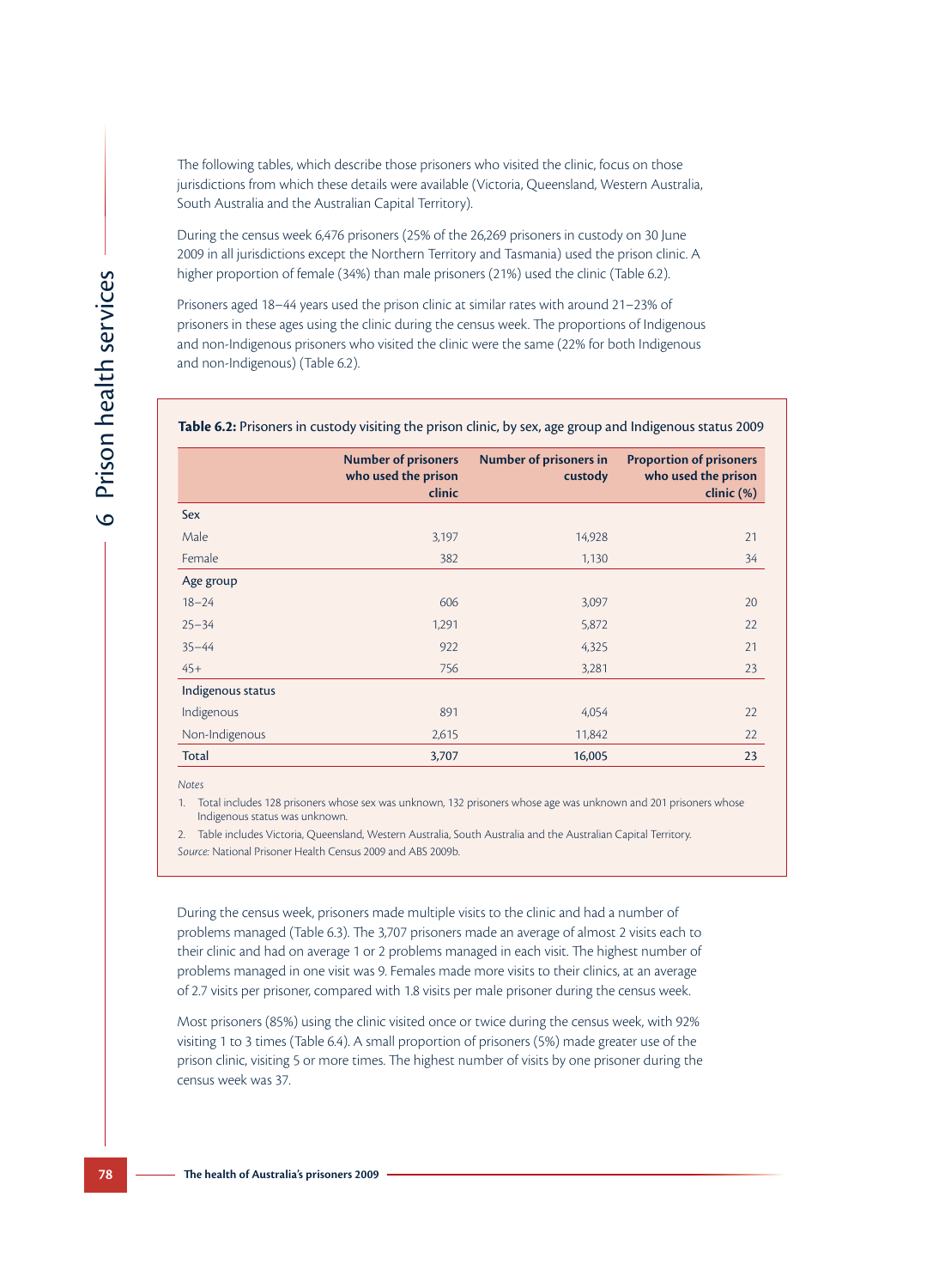# **Table 6.3:** Clinic visits by sex, 2009

|                                                | Male  | <b>Female</b> | <b>Total</b> |
|------------------------------------------------|-------|---------------|--------------|
| Number of prisoners who used the prison clinic | 3.197 | 382           | 3.707        |
| Number of clinic visits                        | 5.714 | 1.013         | 6,868        |
| Number of problems managed                     | 7.765 | 1.460         | 9.406        |

*Notes*

1. Total includes 128 prisoners whose sex was unknown. These prisoners made 141 visits and had 181 problems managed.

2. Table includes Victoria, Queensland, Western Australia, South Australia and the Australian Capital Territory. *Source:* National Prisoner Health Census 2009.

|  |  |  | Table 6.4: Prisoners using the prison clinic during the Census week, by number of visits, 2009 |  |
|--|--|--|------------------------------------------------------------------------------------------------|--|
|--|--|--|------------------------------------------------------------------------------------------------|--|

| <b>Number of visits per</b><br>prisoner | <b>Number of</b><br>prisoners | Per cent                 | <b>Cumulative</b><br>per cent |
|-----------------------------------------|-------------------------------|--------------------------|-------------------------------|
|                                         | 2502                          | 67                       | 67                            |
| $\mathcal{D}$                           | 667                           | 18                       | 85                            |
| 3                                       | 255                           | 7                        | 92                            |
| 4                                       | 88                            | $\overline{\mathcal{L}}$ | 95                            |
| $5+$                                    | 195                           | 5                        | 100                           |
| <b>Total</b>                            | 3,707                         | 100                      | 100                           |

Note: Includes Victoria, Queensland, Western Australia, South Australia and the Australian Capital Territory. *Source:* National Prisoner Health Census 2009.

# Initiator of clinic visits

**Indicator:** Proportion of clinic visits initiated by prisoner.

**Numerator:** Number of prisoners who initiated clinic visits.

**Denominator:** Total number of clinic visits.

Similar to general practice in the community, prisoners may initiate their use of the prison clinic or prison clinic staff may initiate the visit. Prisoners initiate clinic visits for many reasons including lack of access to informal health care, such as pharmacies, to relieve boredom, to obtain medication for anxiety or sleep disturbances related to imprisonment and for administrative purposes (Feron et al. 2005).

Prison clinic visits were most often initiated by staff (55%) rather than by prisoners (41%). While this was the case for visits by both male and female prisoners, visits by female prisoners were initiated by prisoners only 20% of the time, compared with 45% for visits by male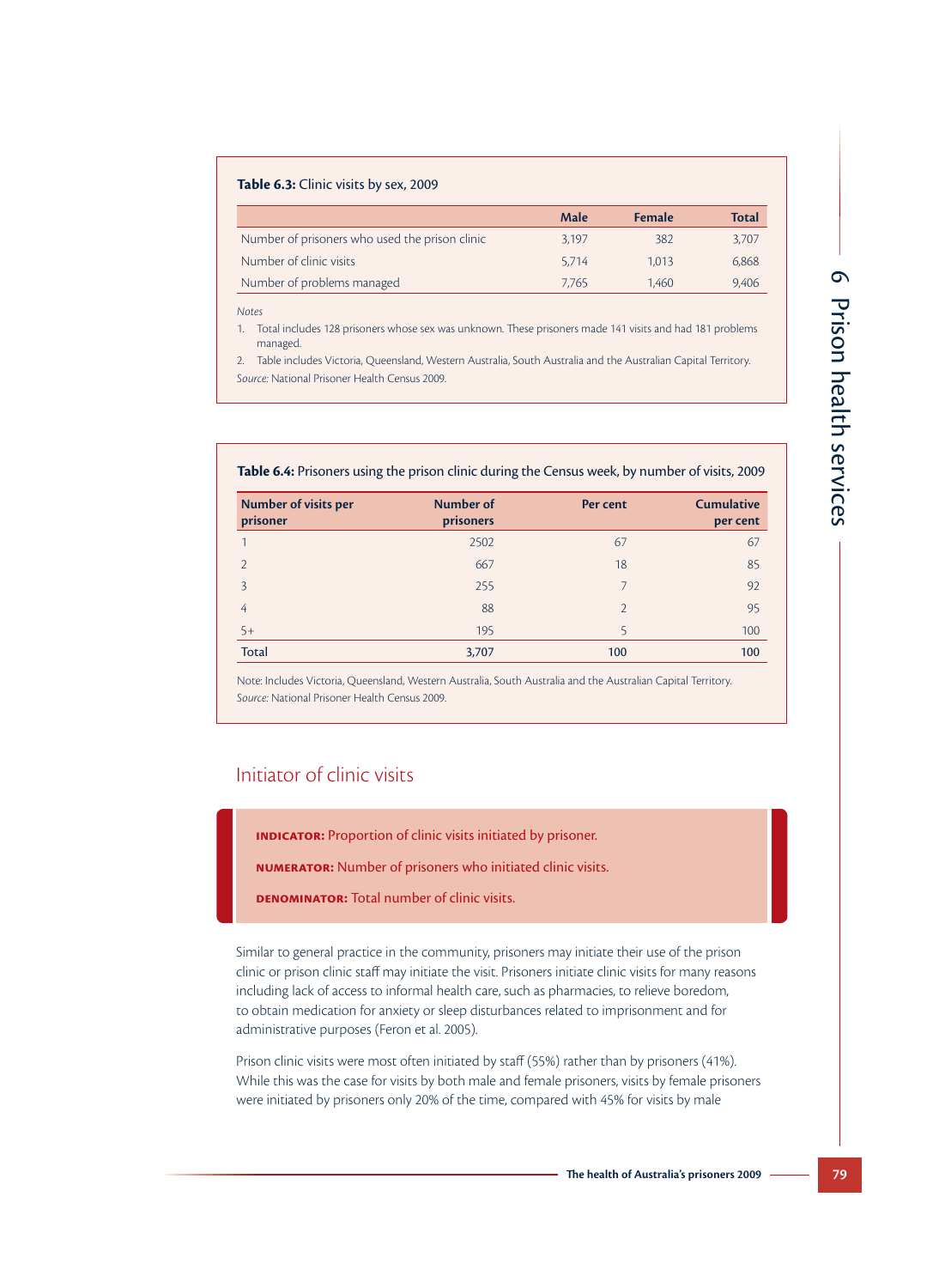prisoners (Table 6.5). Female prisoners visited the prison clinic more often, and usually at the initiation of staff rather than the prisoners themselves.

Older prisoners were more likely than younger prisoners to initiate prison clinic visits, with 48% of visits by prisoners aged 45 years or older being initiated by the prisoner, compared with 37% of visits by prisoners aged 18–34 years. For Indigenous prisoners, 59% of clinic visits were initiated by staff, compared with 54% for non-Indigenous prisoners.

|                   | <b>Clinic visits initiated</b><br>by prisoner |          | <b>Clinic visits initiated</b><br>by staff |          | <b>Total clinic visits</b> |          |  |
|-------------------|-----------------------------------------------|----------|--------------------------------------------|----------|----------------------------|----------|--|
|                   | <b>Number</b>                                 | Per cent | <b>Number</b>                              | Per cent | <b>Number</b>              | Per cent |  |
| Sex               |                                               |          |                                            |          |                            |          |  |
| Male              | 2,583                                         | 45       | 2,919                                      | 51       | 5,714                      | 100      |  |
| Female            | 202                                           | 20       | 800                                        | 79       | 1,013                      | 100      |  |
| Age group         |                                               |          |                                            |          |                            |          |  |
| $18 - 24$         | 349                                           | 37       | 559                                        | 59       | 946                        | 100      |  |
| $25 - 34$         | 924                                           | 37       | 1,471                                      | 59       | 2,491                      | 100      |  |
| $35 - 44$         | 719                                           | 44       | 888                                        | 54       | 1,649                      | 100      |  |
| $45+$             | 784                                           | 48       | 798                                        | 49       | 1,632                      | 100      |  |
| Indigenous status |                                               |          |                                            |          |                            |          |  |
| Indigenous        | 598                                           | 37       | 952                                        | 59       | 1,609                      | 100      |  |
| Non-Indigenous    | 2,144                                         | 43       | 2,714                                      | 54       | 5,012                      | 100      |  |
| <b>Total</b>      | 2,843                                         | 41       | 3,789                                      | 55       | 6,868                      | 100      |  |

*Notes*

1. Totals include 236 clinic visits whose initiator was unknown, 141 where the sex of the prisoner was unknown, 247 where the Indigenous status of the prisoner was unknown and 150 where the age group of the prisoner was unknown.

2. Table includes Victoria, Queensland, Western Australia, South Australia and the Australian Capital Territory

*Source:* National Prisoner Health Census 2009

There are differences in clinic initiation depending on the type of problem managed at those visits. While almost two-thirds (65%) of visits for arthritis were initiated by the prisoner, this was the case for less than half of the other problems managed. For drug and alcohol issues and psychological or mental health issues, around 70% of visits were initiated by staff rather than by the prisoner (Figure 6.1).

# Type of health professional seen in clinic visits

In prison, nurses are responsible for providing most of an individual's primary health care through the prison clinic. If nursing staff are unable to assist a prisoner, they can refer them to a prison doctor or allied health worker. Most prisons have GPs who either work at the prison or visit on a regular basis (AIHW 2006). Some prisons offer dental services and mental health services.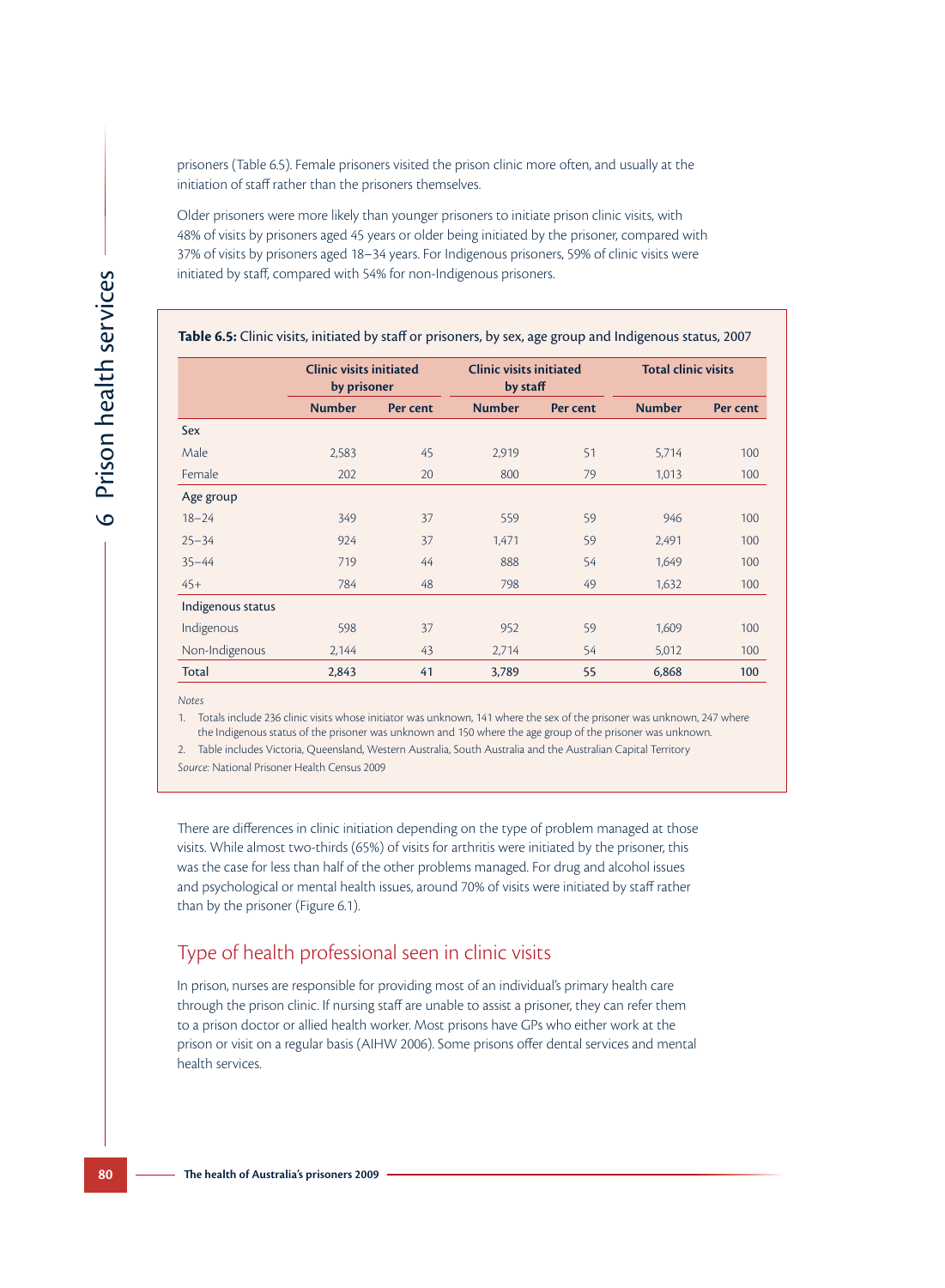

*Note:* Includes Victoria, Queensland, Western Australia, South Australia and the Australian Capital Territory. *Source:* National Prisoner Health Census 2009.

**INDICATOR:** Proportion of clinic visits by type of health professional.

**Numerator:** Number of clinic visits by type of health professional.

**DENOMINATOR:** Total number of clinic visits.

During the census week, 71% of primary health care was provided by nurses, and just under one-fifth (18%) by a medical practitioner. Another 4% of clinic visits were with a psychiatrist. A greater proportion of visits by male prisoners (20%) were with a medical practitioner than for visits by female prisoners (12%). The visits by female prisoners were more likely to be with a nurse than for male prisoners (80% and 70% respectively) (Table 6.6).

There were few differences among age groups in the types of health professionals seen at clinic visits. Three-quarters (75%) of clinic visits by older prisoners (those aged 45 years or older) were with a nurse, compared with 69–71% of those by prisoners in the younger age groups. The proportion of visits with a medical practitioner fluctuated from a high of 21% of visits by prisoners aged 35–44 years to 17% of visits by those aged 45 years or older. Psychiatrists were seen in fewer of the visits by prisoners in the oldest age group (45+ years) at 2%, compared with 5% of visits by prisoners aged 18–34 years.

The clinic visits of Indigenous and non-Indigenous prisoners were similar in terms of the health professional seen at the visits. Three-quarters (75%) of clinic visits by Indigenous prisoners were with a nurse, compared with 70% of visits by non-Indigenous prisoners.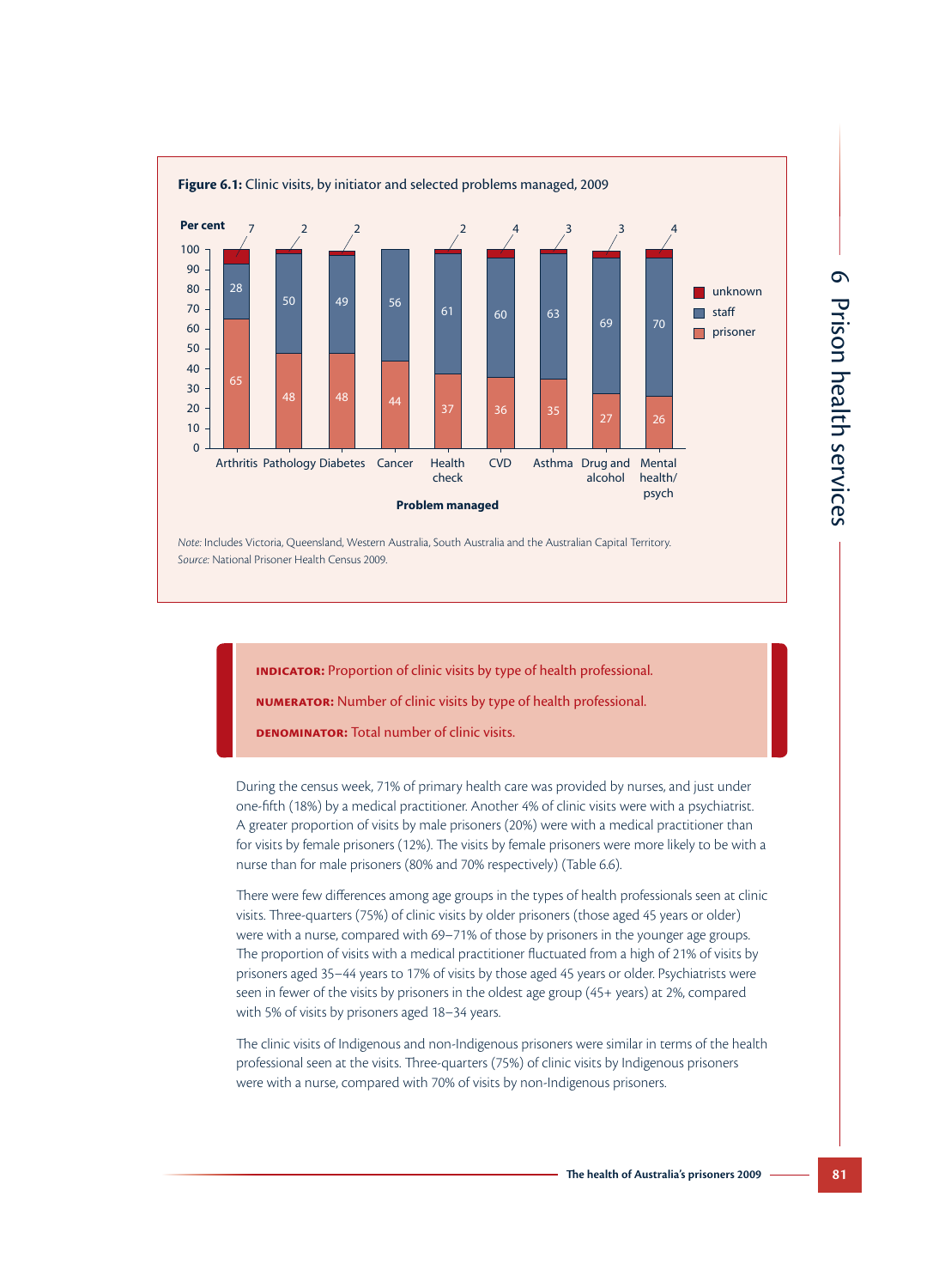#### **Table 6.6:** Clinic visits, by health professional seen and sex, 2009

| <b>Health professional</b> | <b>Male</b>    |                | Female        |                | <b>Total</b>   |                |  |
|----------------------------|----------------|----------------|---------------|----------------|----------------|----------------|--|
|                            | <b>Number</b>  | Per cent       | <b>Number</b> | Per cent       | <b>Number</b>  | Per cent       |  |
| Medical practitioner       | 1,137          | 20             | 118           | 12             | 1,275          | 18             |  |
| Psychologist               | 33             |                | 9             | 1              | 42             | 1              |  |
| Psychiatrist               | 222            | 4              | 41            | 4              | 268            | 4              |  |
| <b>Nurse</b>               | 4.050          | 70             | 815           | 80             | 4.970          | 71             |  |
| Aboriginal health worker   | $\overline{2}$ | $\overline{0}$ |               | $\overline{0}$ | $\overline{2}$ | $\overline{0}$ |  |
| Other                      | 250            | 4              | 19            | $\overline{2}$ | 277            | 4              |  |
| <b>Total</b>               | 5,813          | 100            | 1.014         | 100            | 6,968          | 100            |  |

*Notes*

1. Totals include 134 clinic visits where the type of health professional seen was unknown.

2. Totals are higher than the overall number of visits because there were 100 visits where 2 health professionals were seen (99 for male and 1 for female prisoners).

3. Other includes dentist, optometrist, physiotherapist, occupational therapist and radiologist.

4. Table includes Victoria, Queensland, Western Australia, South Australia and the Australian Capital Territory.

*Source:* National Prisoner Health Census 2009

#### **6.8 Problems managed in prison clinics**

**INDICATOR:** Proportion of prisoners in custody by type of problem managed at clinic visits.

**Numerator:** Number of prisoners in custody by type of problem managed at clinic visits.

**Denominator:** Total number of prisoners in custody.

During the census week, in the 6,868 clinic visits there were 9,406 problems managed. At most clinic visits, only one problem was managed, with the maximum number of problems managed in one visit being 9. The most common problem managed in the prison clinics was a health check (19%), followed by diabetes (14%), psychological/mental health issues (12%) and pathology including blood and urine testing (11%). Drug and alcohol issues made up 5% of problems managed in prison clinic visits.

The pattern for the proportion of prisoners in custody who visited the clinic for each type of problem saw diabetes move from the second most common problem managed to the fifth most common. This is primarily because diabetes was a problem for which prisoners tended to make multiple visits during the week. Among prisoners in custody, 9% visited the prison clinic for a health check, 5% for psychological or mental health issues and 2% each for diabetes, pathology, skin, drug and alcohol issues and musculoskeletal/injury (Table 6.7).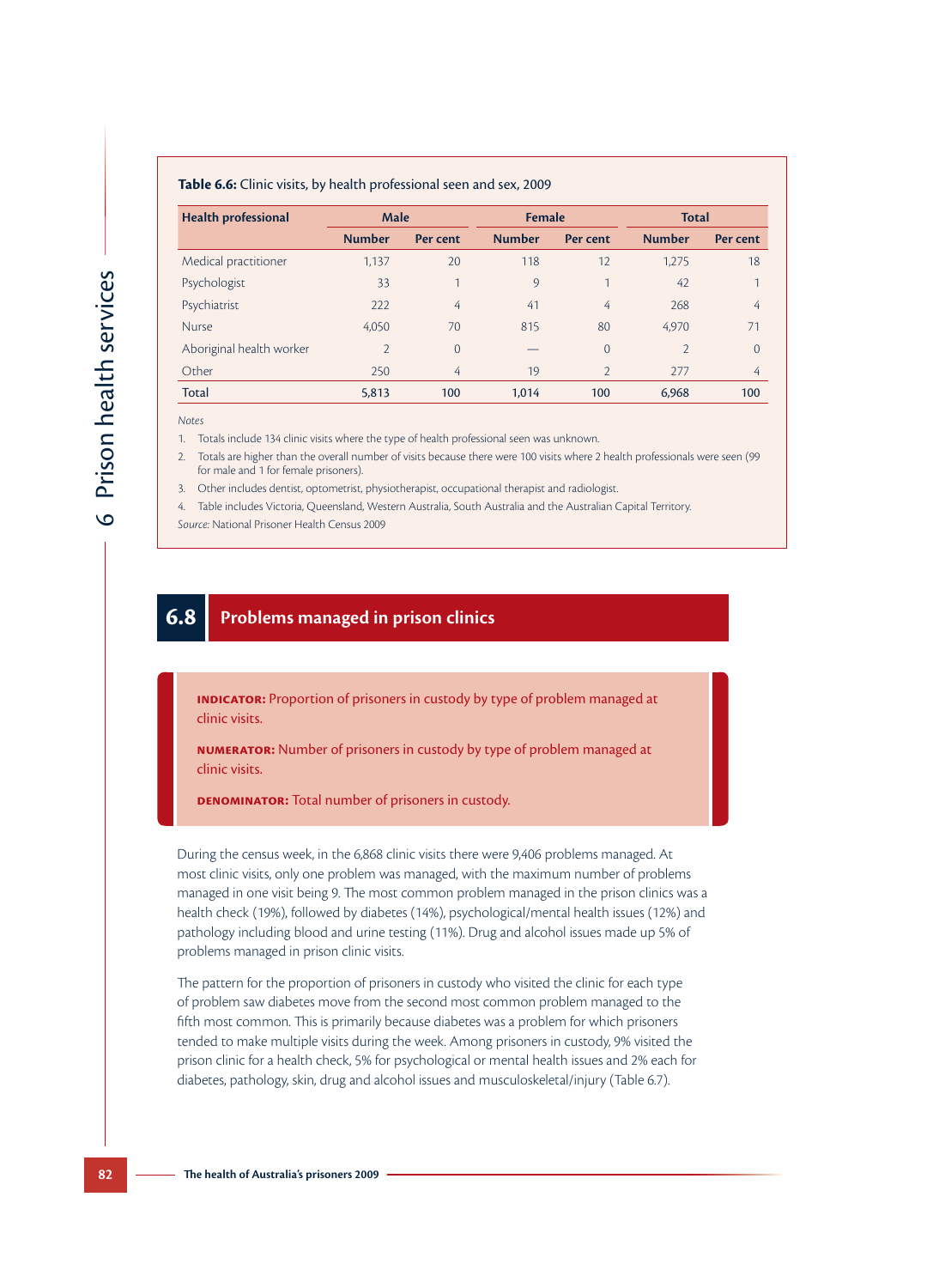Health checks may be performed for a number of reasons specific to the prison environment, which contributes towards them being the most common reason for attending the clinic. Prisoners who are entering prison, have returned to prison (e.g. from being transported to and from court), are on suicide or self-harm alert or have been in segregation may be given a routine health check.

| Problem managed             | <b>Number of</b><br>problems<br>managed | Per cent of<br>problems<br>managed | <b>Number of</b><br>prisoners | Per cent of<br>prisoners in<br>custody           |
|-----------------------------|-----------------------------------------|------------------------------------|-------------------------------|--------------------------------------------------|
| Health check                | 1,809                                   | 19                                 | 1,345                         | $\overline{9}$                                   |
| <b>Diabetes</b>             | 1,320                                   | 14                                 | 308                           | $\overline{2}$                                   |
| Psychological/mental health | 1,147                                   | 12                                 | 833                           | 5                                                |
| Pathology                   | 995                                     | 11                                 | 660                           | 2                                                |
| Skin                        | 484                                     | 5                                  | 377                           | $\overline{2}$                                   |
| Drug and alcohol issue      | 478                                     | 5                                  | 282                           | $\overline{2}$                                   |
| Medication                  | 413                                     | 4                                  | 252                           | $\overline{2}$                                   |
| Musculoskelatal injury      | 354                                     | 4                                  | 303                           | $\overline{2}$                                   |
| Musculoskelatal             | 324                                     | 3                                  | 283                           | $\overline{2}$                                   |
| Other                       | 224                                     | $\overline{2}$                     | 202                           | 1                                                |
| Cardiovascular disease      | 222                                     | $\overline{2}$                     | 182                           | 1                                                |
| Respiratory                 | 218                                     | $\overline{2}$                     | 183                           | 1                                                |
| Communicable disease        | 217                                     | $\overline{2}$                     | 199                           | 1                                                |
| Dental                      | 201                                     | $\overline{2}$                     | 178                           | 1                                                |
| Digestive                   | 200                                     | $\overline{2}$                     | 169                           | 1                                                |
| Wound care                  | 166                                     | $\overline{2}$                     | 111                           | 1                                                |
| Asthma                      | 160                                     | $\overline{2}$                     | 110                           | 1                                                |
| Sensory                     | 116                                     | $\mathbf{1}$                       | 100                           | 1                                                |
| Vaccination                 | 99                                      | $\mathbf{1}$                       | 97                            | 1                                                |
| Neurological                | 78                                      | 1                                  | 71                            | $\leq$ 1                                         |
| Malignancy                  | 59                                      | $\mathbf{1}$                       | 42                            | $<$ 1                                            |
| Arthritis                   | 46                                      | $\overline{0}$                     | 45                            | <1                                               |
| Women's health              | 36                                      | $\overline{0}$                     | 27                            | <1                                               |
| <b>Total</b>                | 9,406                                   | 100                                |                               | (total number of prisoners<br>in custody) 16,005 |

Prison health services Prison health services

6

*Notes*

1. Totals include 40 clinic visits with unknown problem managed.

2. Table includes Victoria, Queensland, Western Australia, South Australia and the Australian Capital Territory. *Source:* National Prisoner Health Census 2009

> Clinic visits where multiple problems were managed were more common among female than male prisoners. At over one-third (34%) of clinic visits by female prisoners, more than one problem was managed, compared with 28% for visits by males. Indigenous and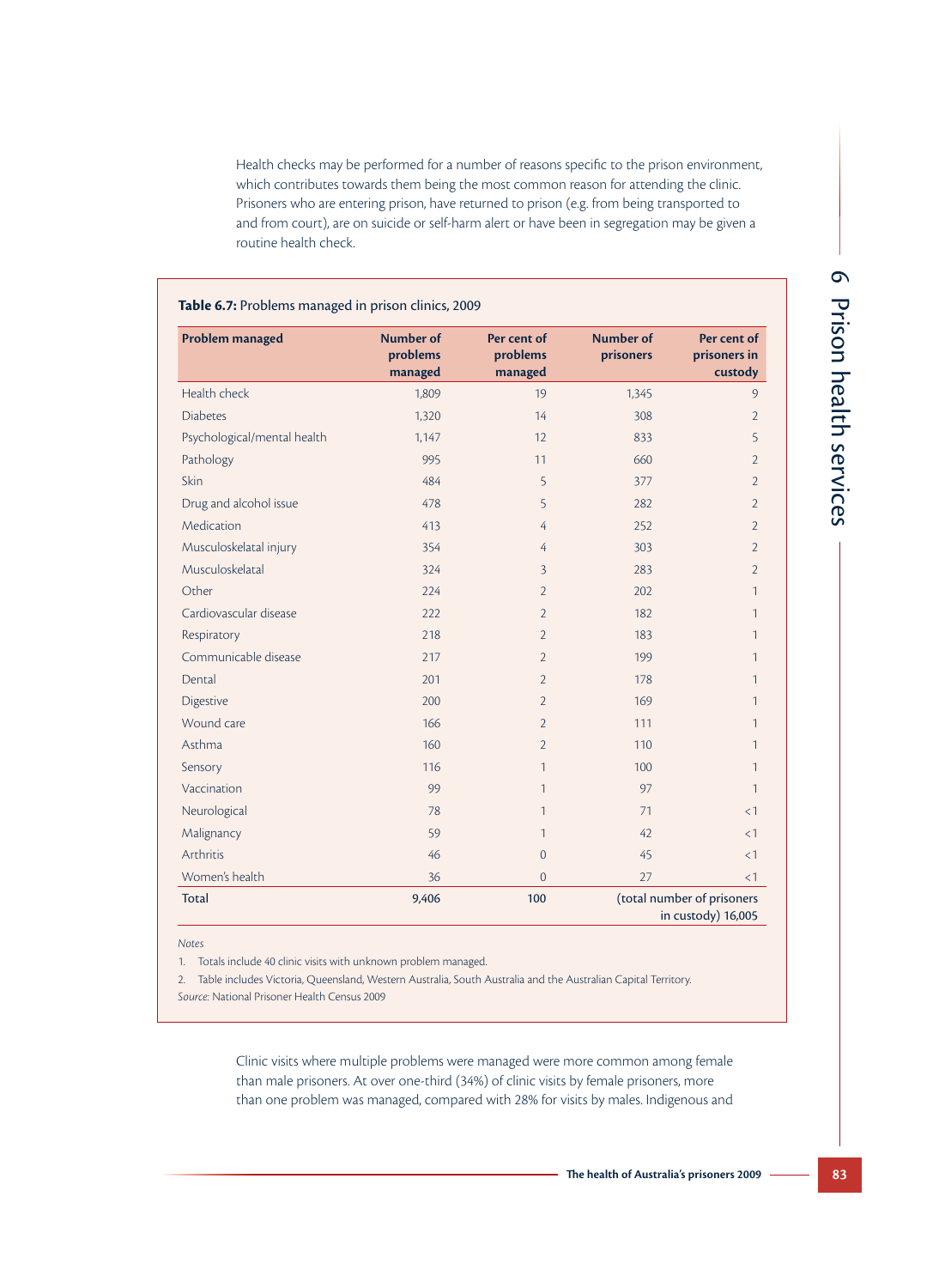non-Indigenous prisoners both had around 30% of visits where more than one problem was managed.

As may be expected, clinic visits by older prisoners were more likely to have more than one problem managed than visits by younger prisoners (Table 6.8). During the census week, over three-quarters of visits by prisoners aged 18–24 years were managing one problem only, compared with just over two-thirds (67%) of visits by prisoners aged at least 45 years. In almost 10% of visits by prisoners in the oldest age group, 3 or more problems were managed.

| <b>Visits</b> | $18 - 24$ |      | $25 - 34$ |      | $35 - 44$ |      | $45+$ |      | <b>Total</b> |      |
|---------------|-----------|------|-----------|------|-----------|------|-------|------|--------------|------|
|               | No.       | Per  | No.       | Per  | No.       | Per  | No.   | Per  | No.          | Per  |
|               |           | cent |           | cent |           | cent |       | cent |              | cent |
|               | 723       | 76   | 1,853     | 74   | 1,143     | 69   | 1,093 | 67   | 4,930        | 72   |
| $\mathcal{D}$ | 182       | 19   | 505       | 20   | 404       | 24   | 396   | 24   | 1,508        | 22   |
| $3+$          | 41        | 4    | 133       | 5    | 102       | 6    | 143   | 9    | 430          | 6    |
| Total         | 946       | 100  | 2,491     | 100  | 1,649     | 100  | 1,632 | 100  | 6,868        | 100  |

Note: Includes Victoria, Queensland, Western Australia, South Australia and the Australian Capital Territory. *Source:* National Prisoner Health Census 2009.

The problems managed in clinic visits by male and female prisoners were broadly similar. The greatest difference was for drug and alcohol issues, which made up 14% of problems managed for female prisoners compared with 3% for males (Table 6.9). This may be partly attributable to the small number of female prisoners, and to the finding that the association between drug use and criminal activity may be stronger in women than men (Loxley & Adams 2009).

The problems managed at prison clinic visits differed by the age of the prisoner (Table 6.10). The three most commonly managed problems differed between age groups. For those aged 18–24 years, health check (23%), psychological or mental health issues (20%) and pathology (8%) were most common. For prisoners aged 25–34 years and 35–44 years, health check (19–20%) and psychological or mental health issues (12–14%) were followed by diabetes (12%) as the third most commonly managed problem. For prisoners aged 45 years or older, diabetes became the most common problem managed, at almost one-quarter (24%), followed by health check (16%) and pathology (14%).

As the prevalence of diseases such as diabetes and CVD increased with age, older prisoners were more likely than younger prisoners to visit the clinic for these conditions. Diabetes increased from 5% of problems managed for prisoners aged 18–24 years to 24% for those aged 45 years and older. Cardiovascular disease also increased from 1% for those aged under 35 years to 5% for the oldest age group. Psychological or mental health issues showed the opposite pattern, decreasing from representing 20% of problems managed at prison clinic visits for 18–24 year olds, to just 6% for those aged 45 years or over.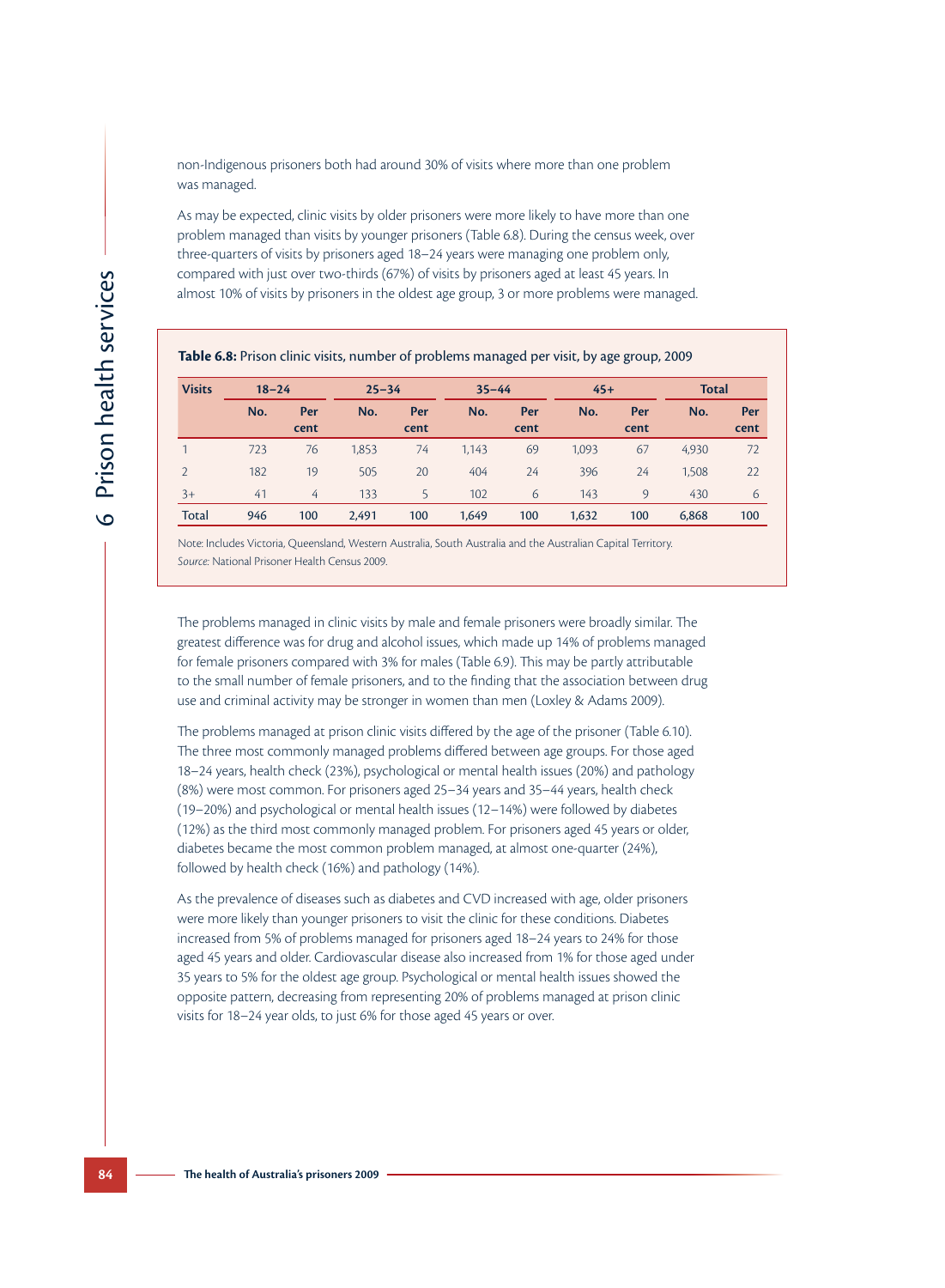| <b>Table 6.9:</b> Problems managed in clinic visits, by type of problem and sex, 2009 |  |  |  |
|---------------------------------------------------------------------------------------|--|--|--|
|---------------------------------------------------------------------------------------|--|--|--|

| <b>Problem managed</b>      | <b>Male</b>   |              | <b>Female</b>  |                | <b>Total</b>  |                |  |
|-----------------------------|---------------|--------------|----------------|----------------|---------------|----------------|--|
|                             | <b>Number</b> | Per cent     | <b>Number</b>  | Per cent       | <b>Number</b> | Per cent       |  |
| Health check                | 1,450         | 19           | 327            | 22             | 1,809         | 19             |  |
| <b>Diabetes</b>             | 1,127         | 15           | 173            | 12             | 1,320         | 14             |  |
| Psychological/mental health | 940           | 12           | 186            | 13             | 1,147         | 12             |  |
| Pathology                   | 852           | 11           | 129            | 9              | 995           | 11             |  |
| <b>Skin</b>                 | 408           | 5            | 69             | 5              | 484           | 5              |  |
| Drug and alcohol issue      | 270           | 3            | 201            | 14             | 478           | 5              |  |
| Cardiovascular disease      | 200           | 3            | 20             | $\mathbf{1}$   | 222           | $\overline{2}$ |  |
| Asthma                      | 111           | $\mathbf{1}$ | 47             | $\overline{3}$ | 160           | $\overline{2}$ |  |
| Malignancy (cancer)         | 56            | $\mathbf{1}$ | $\overline{2}$ | $\Omega$       | 59            | 1              |  |
| <b>Arthritis</b>            | 43            | 1            | 3              | $\overline{0}$ | 46            | $\Omega$       |  |
| All other conditions        | 2,276         | 29           | 298            | 20             | 2,646         | 28             |  |
| Total                       | 7,765         | 100          | 1,460          | 100            | 9,406         | 100            |  |

*Notes*

1. Totals include 40 clinic visits with unknown problem managed, and 181 problems managed at visits where the sex of the prisoner was unknown.

2. Table includes Victoria, Queensland, Western Australia, South Australia and the Australian Capital Territory. *Source:* National Prisoner Health Census 2009

| <b>Problem managed</b>      | $18 - 24$                |                | $25 - 34$      |                | $35 - 44$ |                | $45+$ |                | <b>Total</b> |                |
|-----------------------------|--------------------------|----------------|----------------|----------------|-----------|----------------|-------|----------------|--------------|----------------|
|                             | No.                      | %              | No.            | %              | No.       | %              | No.   | %              | No.          | %              |
| Health check                | 286                      | 23             | 637            | 19             | 461       | 20             | 388   | 16             | 1,809        | 19             |
| <b>Diabetes</b>             | 56                       | 5              | 390            | 12             | 274       | 12             | 581   | 24             | 1,320        | 14             |
| Psychological/mental health | 244                      | 20             | 469            | 14             | 281       | 12             | 131   | 6              | 1,147        | 12             |
| Pathology                   | 98                       | 8              | 295            | 9              | 264       | 11             | 321   | 14             | 995          | 11             |
| Skin                        | 75                       | 6              | 189            | 6              | 118       | 5              | 92    | 4              | 484          | 5              |
| Drug and alcohol issue      | 49                       | 4              | 261            | 8              | 120       | 5              | 40    | $\overline{2}$ | 478          | 5              |
| Asthma                      | 22                       | $\overline{2}$ | 74             | $\overline{2}$ | 26        | 1              | 35    | 1              | 160          | $\overline{2}$ |
| Cardiovascular disease      | 9                        | 1              | 41             | 1              | 57        | $\overline{2}$ | 114   | 5              | 222          | $\overline{2}$ |
| Malignancy (cancer)         | $\overline{2}$           | $\overline{0}$ | $\overline{3}$ | $\overline{0}$ | 18        | 1              | 35    | 1              | 59           | 1              |
| Arthritis                   | $\overline{\phantom{a}}$ | $\overline{0}$ | 9              | $\Omega$       | 8         | $\Omega$       | 28    | 1              | 46           | $\Omega$       |
| All other conditions        | 378                      | 31             | 927            | 28             | 662       | 29             | 605   | 25             | 2,646        | 28             |
| Total                       | 1,223                    | 100            | 3,312          | 100            | 2,299     | 100            | 2,377 | 100            | 9,406        | 100            |

#### **Table 6.10:** Problems managed in prison clinics, by type of problem and age group, 2009

*Notes*

1. Totals include 40 clinic visits where the type of problem managed was unknown and 352 problems managed at visits where the age of the prisoner was unknown.

2. Table includes Victoria, Queensland, Western Australia, South Australia and the Australian Capital Territory.

*Source:* National Prisoner Health Census 2009.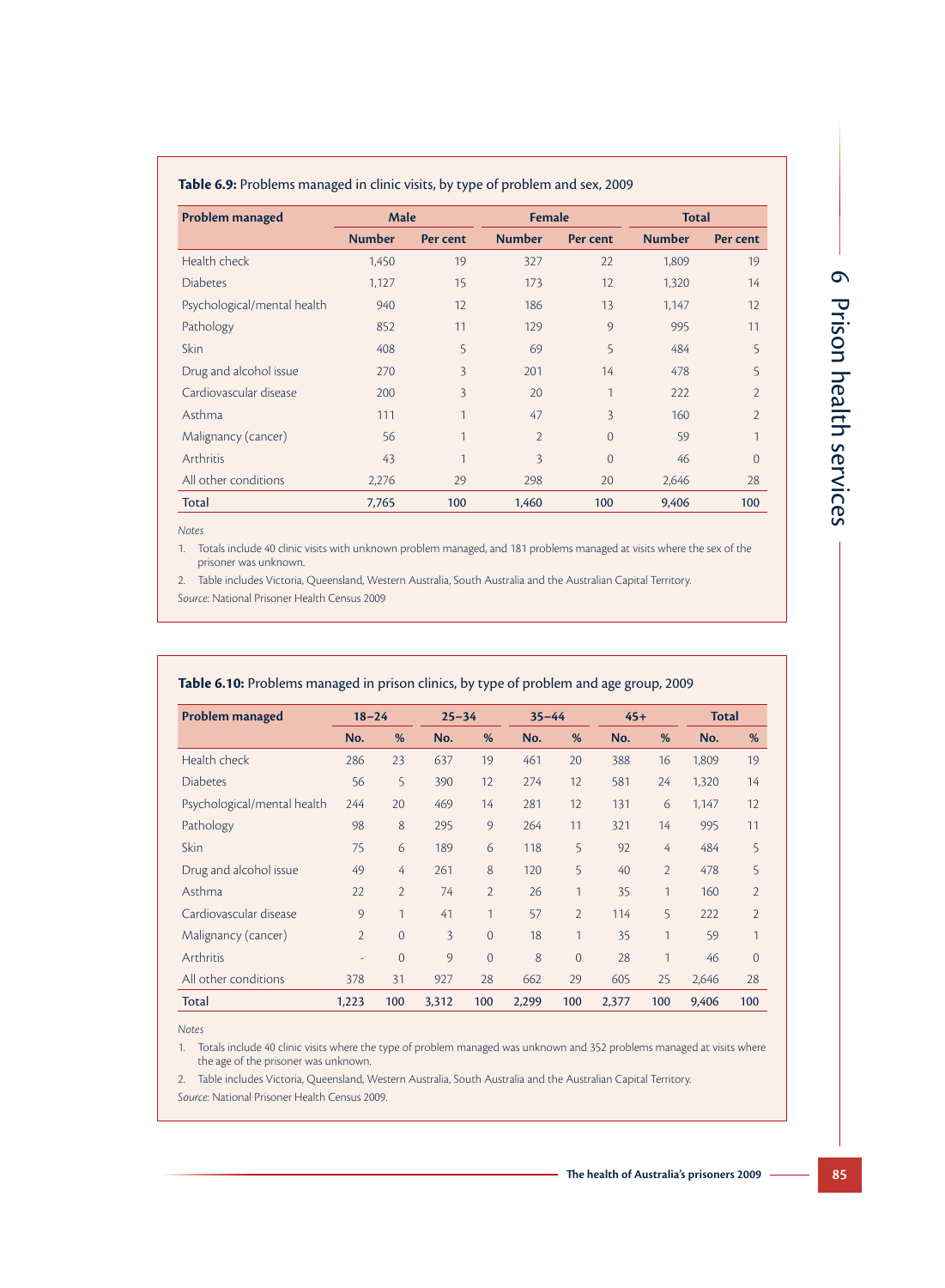The problems managed in clinic visits were similar for Indigenous and non-Indigenous prisoners, with equal or almost equal proportions in each of the problem managed categories.

For further information on specific conditions refer to Chapter 3 (for physical and mental health conditions) and Chapter 5 (for alcohol and other drug issues).

#### **6.9 Opioid pharmacotherapy treatment**

**INDICATOR:** Proportion of prison entrants who report being on pharmacotherapy medication for opioid dependence.

**Numerator:** Number of prison entrants who report being on pharmacotherapy medication for opioid dependence.

**DENOMINATOR:** Total number of prison entrants during the census week.

**INDICATOR:** Number of prisoners in custody who received medication for opioid dependence.

In 1993 the WHO issued guidelines on HIV infection and AIDS in prisons. The guidelines stated that 'drug-dependent prisoners should be encouraged to enrol in drug treatment programmes while in prison, with adequate protection of their confidentiality. Such programmes should include information on the treatment of drug dependency and on the risks associated with different methods of drug use. Prisoners on methadone maintenance prior to imprisonment should be able to continue this treatment while in prison. In countries in which methadone maintenance is available to opiate dependent individuals in the community, this treatment should also be available in prisons' (Kastelic et al. 2008).

Opioid pharmacotherapy treatment (OPT) is one form of treatment for heroin- and other opiate-dependent people which alleviates withdrawal symptoms and blocks the craving for illicit opiates by using prescribed opioid agonists, which have some properties similar or identical to those of heroin and morphine, including the effect on the brain. The most common form of pharmacotherapy treatment is methadone maintenance treatment, while buprenorphine is also quite common in some countries (Kastelic et al. 2008).

Incarceration may provide an opportunity to access drug treatments, including pharmacotherapy and counselling programs. A significant reduction has been found in the frequency of injecting and sharing of injecting equipment by inmates enrolled in methadone maintenance programs, in contrast to those who were not provided with substitution therapy (Dolan et al. 1996).

The physical and psychological effects of sudden withdrawal for an opiate-addicted person may exacerbate the already vulnerable situation of someone entering prison. This may have not only physical health consequences such as an increased risk of sharing needles; for someone entering prison, such withdrawal effects may also diminish their capacity to make informed legal decisions (Bruce & Schleifer 2008).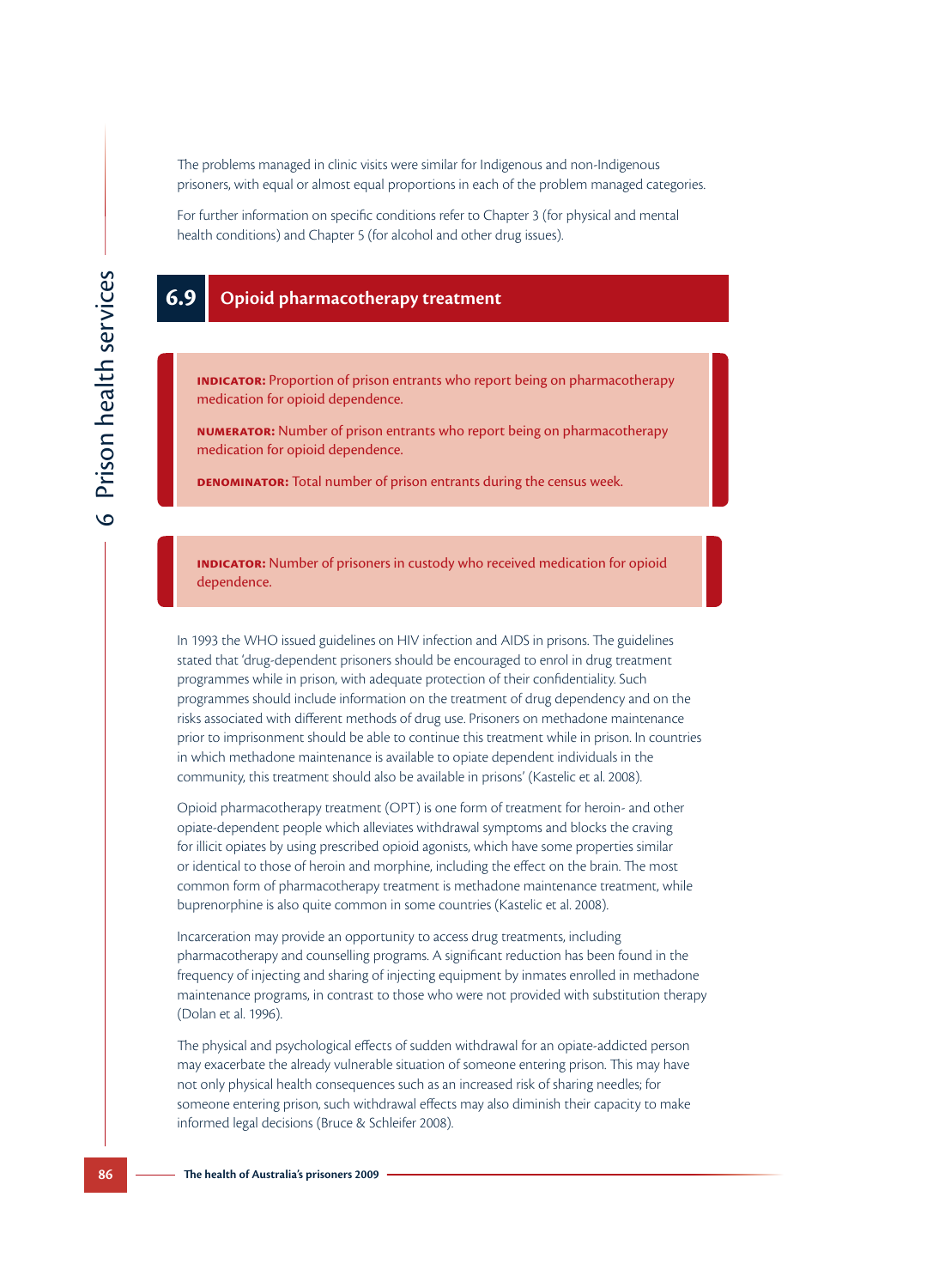As of January 2008, Australia was one of 29 countries offering OPT in prisons (Larney & Dolan 2009). In some jurisdictions, however, this is restricted to prisoners who were on OPT in the community prior to entering prison.

Methadone is the most commonly available treatment in Australian prisons, with maintenance and treatment programs offered in all jurisdictions except Queensland, which only provides maintenance programs for female prisoners. The use of buprenorphine is less common, with New South Wales, Victoria and South Australia the only jurisdictions providing this treatment in prisons. Buprenorphine with naloxone is only provided in Victoria and Western Australia and only for prisoners who were on this treatment prior to entering prison (Table 6.11).

|            | <b>Methadone</b>            |                   | <b>Buprenorphine</b>     |                   | <b>Buprenorphine/naloxone</b> |                   |  |
|------------|-----------------------------|-------------------|--------------------------|-------------------|-------------------------------|-------------------|--|
|            | <b>Maintenance</b>          | <b>Initiation</b> | <b>Maintenance</b>       | <b>Initiation</b> | <b>Maintenance</b>            | <b>Initiation</b> |  |
| <b>NSW</b> |                             | $\mathcal{N}$     |                          |                   | $\times$                      | $\times$          |  |
| <b>Vic</b> |                             | $\mathcal{N}$     | $\mathcal{L}$            | $\times$          |                               | $\times$          |  |
| Qld        | $\sqrt{}$ (females<br>only) | $\times$          | $\times$                 | $\times$          | $\times$                      | $\times$          |  |
| <b>WA</b>  |                             | N                 | $\times$                 | $\times$          |                               | $\times$          |  |
| <b>SA</b>  |                             | $\mathcal{N}$     | $\overline{\mathcal{N}}$ |                   | $\times$                      | $\times$          |  |
| Tas        |                             | $\times$          | $\times$                 | $\times$          | $\times$                      | $\times$          |  |
| <b>ACT</b> |                             | $\sqrt{ }$        | $\times$                 | $\times$          | $\times$                      | $\times$          |  |
| <b>NT</b>  |                             | $\times$          | $\times$                 | $\times$          | $\times$                      | $\times$          |  |

**Table 6.11:** Availability of opioid substitution treatment in Australian prisons, states and territories, 2009

*Source:* Levy et al. 2007 and National Prisoner Health Census 2009.

On a snapshot day during 2008, there were 41,347 people across Australia receiving pharmacotherapy treatment for opioid addiction, and 7% of these were in correctional facilities (AIHW 2008d).

In the Census, prison entrants were asked whether they were currently on an OPT or had been in the past. Almost one-fifth (19%) of entrants reported having ever been on an OPT. A small proportion of entrants indicated that they were currently on a methadone program (5%) or other opiate replacement program (3%). Just over one in ten entrants (11%) had been on a methadone program at some time in the past, and 8% had been on another OPT in the past (Table 6.12).

One in ten (10%) Indigenous prison entrants had been on a program at some time, compared with one in five (22%) non-Indigenous entrants.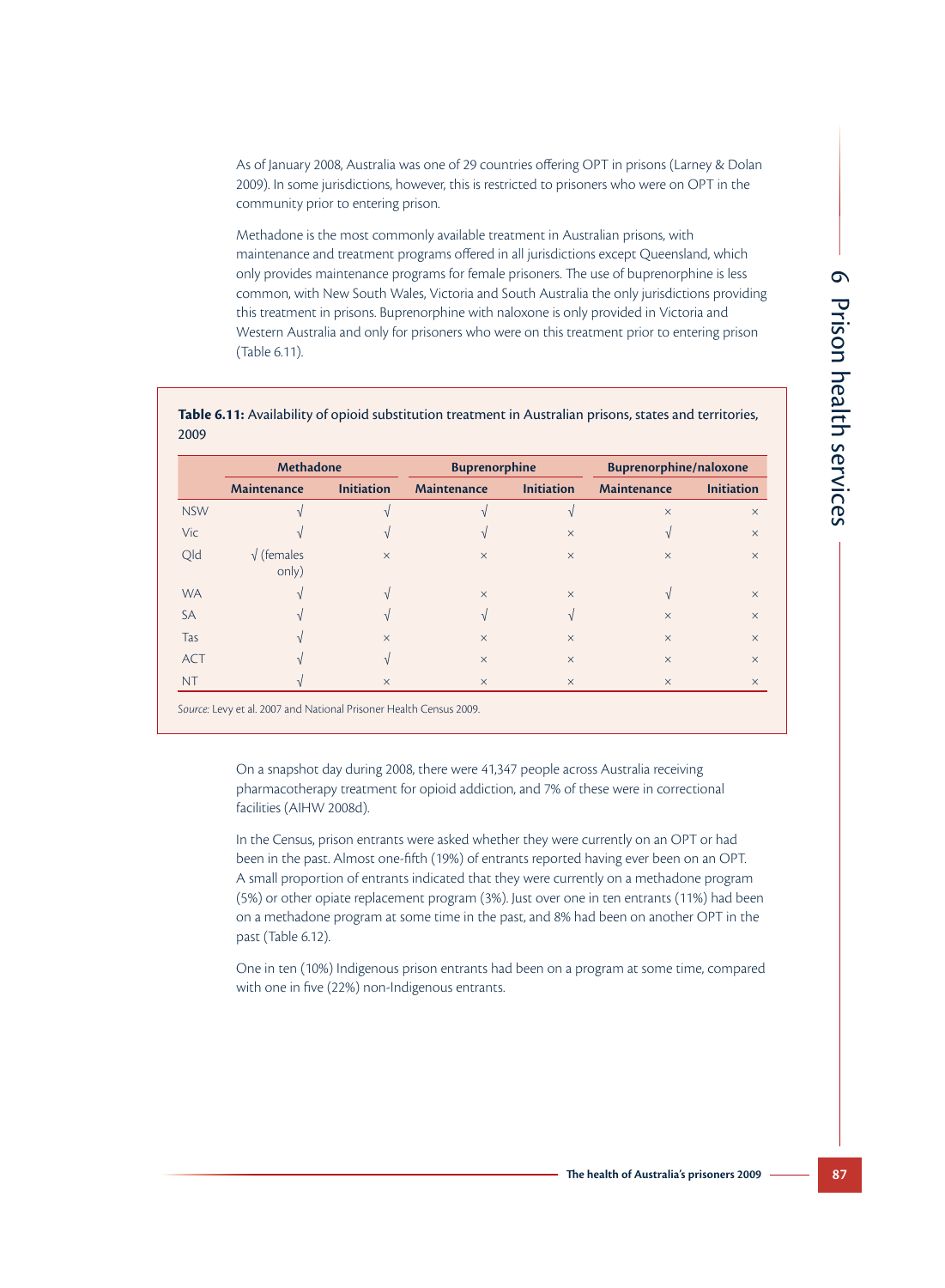| Table 6.12: Prison entrants, opioid pharmacotherapy treatment history, 2009 |  |  |  |
|-----------------------------------------------------------------------------|--|--|--|
|-----------------------------------------------------------------------------|--|--|--|

| Opioid pharmacotherapy treatment | <b>Currently</b> |          | In the past   |          |  |  |
|----------------------------------|------------------|----------|---------------|----------|--|--|
|                                  | <b>Number</b>    | Per cent | <b>Number</b> | Per cent |  |  |
| Methadone                        |                  |          | 58            |          |  |  |
| Other opiate replacement program | 16               |          | 42            |          |  |  |
| Total prison entrants            | 549              | 100      | 549           | 100      |  |  |

*Notes*

 $\circ$ 

Prison health services

Prison health services

1. Percentages are of all prison entrants. Note that prison entrants may have been on a program both in the past and currently.

2. Table includes New South Wales, Victoria, Queensland, Western Australia, South Australia and the Australian Capital Territory.

*Source:* National Prisoner Health Census 2009.

As part of the Census, jurisdictions were asked to provide data regarding the number of prisoners on OPT during 2007–08. New South Wales, Victoria, Queensland and Western Australia were able to provide data. There were 4,120 prisoners on OPT during 2007–08 (Table 6.13). Methadone was the most frequently used pharmacotherapy treatment with both Subutex and Suboxone being less available to prisoners. Females were over-represented among prisoners on OPT, with one-fifth (20%) of prisoners on OPT being female. This discrepancy will be in part due to methadone being available only to females in Queensland (Table 6.11).

Details on age and Indigenous status of prisoners on OPT were not available from some jurisdictions and will not be reported here.

#### **Table 6.13:** Prisoners on opioid pharmacotherapy treatment by program and sex, 2007–08

| Opioid pharmacotherapy treatment | Male  | <b>Female</b> | Total |
|----------------------------------|-------|---------------|-------|
| Methadone program                | 2,716 | 692           | 3,408 |
| Subutex program                  | 318   | 77            | 395   |
| Suboxone program                 | 259   | 58            | 317   |
| <b>Total</b>                     | 3,293 | 827           | 4,120 |

Note: Includes New South Wales, Victoria, Queensland and Western Australia. *Source:* National Prisoner Health Census 2009; ABS Prisoners in Australia 2008.

# **6.10 Medication**

The Prisoners in Custody—Repeat Medications form (see Appendix 5) was used to collect information on all prescribed medications administered to prisoners on one day during the census week. Depot medications (such as antipsychotics) were included, regardless of whether or not they were actually administered on the census day, while routine, household-type medications taken on an as-needed basis (such as paracetamol) were not included.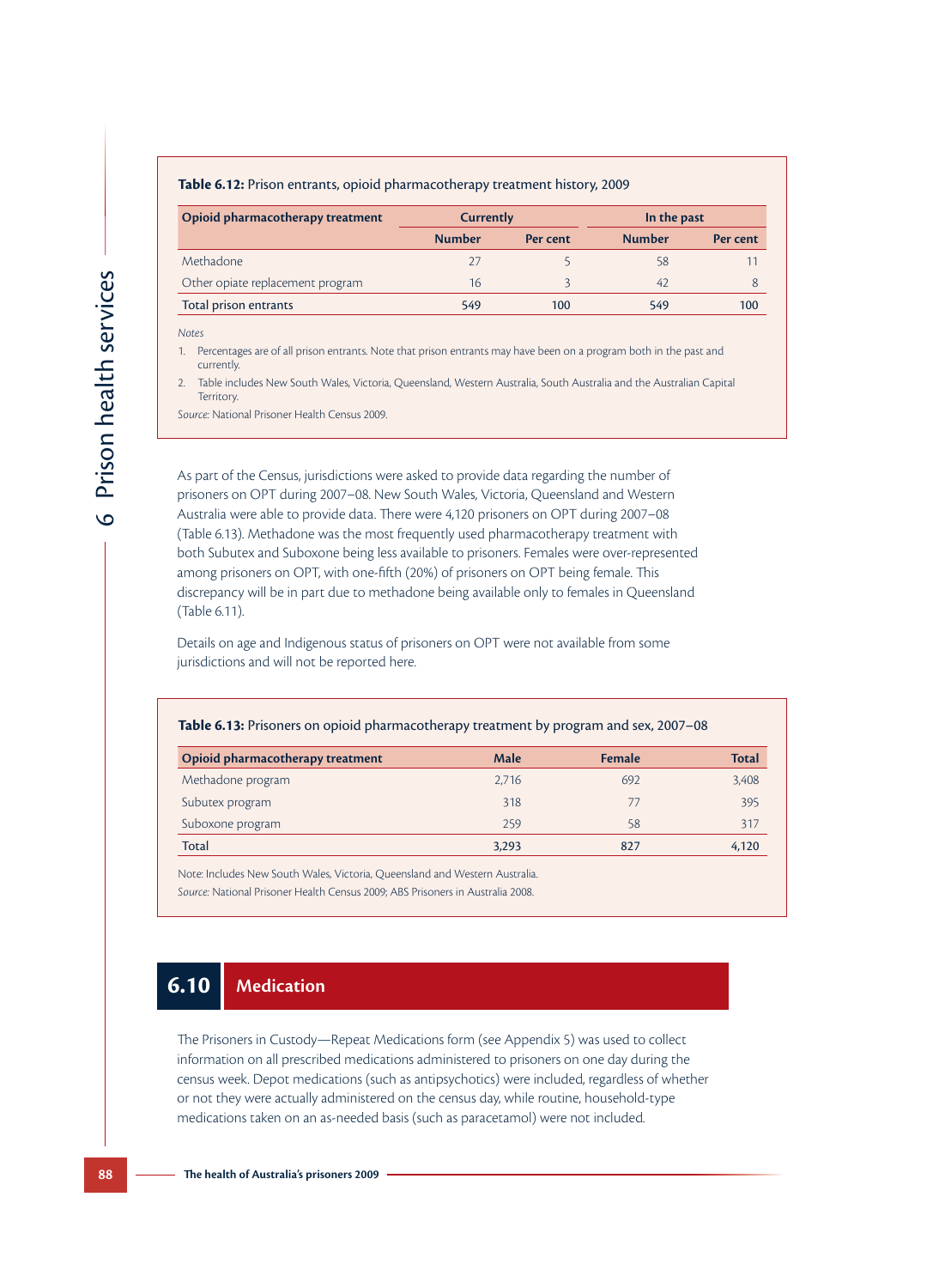Data on medications were collected by the Australian Capital Territory, Queensland and South Australia (through the census forms) and provided by Western Australia electronically. Limited aggregate data on medication were provided by New South Wales and Tasmania electronically.

**Indicator:** Proportion of prisoners in custody who received prescribed medication. **Numerator:** Number of prisoners in custody who received prescribed medication. **Denominator:** Total number of prisoners in custody on 30 June 2009.

Over two-fifths of prisoners in custody (41%) were taking regular medication during the census week (Table 6.14). Almost three-fifths (56%) of all females in prison were taking prescribed medication, compared with just under two-fifths (39%) of males. Many prisoners were taking more than one type of medication. Prisoners took an average of 2.3 medications each with females taking an average of 2.5 medications compared with 2.3 for males. Three fifths (60%) of males taking medication and 69% of females took more than one type of medication. At least 5 different medications were taken by 10% of prisoners, up to a maximum of 15 medications.

|                                                                | Male   | <b>Female</b> | <b>Total</b> |
|----------------------------------------------------------------|--------|---------------|--------------|
| Number of prisoners who took prescribed medication             | 4.386  | 502           | 4,929        |
| Number of prisoners in custody                                 | 11.263 | 897           | 11.998       |
| Number of medications                                          | 10.194 | 1.280         | 11,580       |
| Proportion of prisoners who received prescribed medication (%) | 39     | 56            | 41           |
| Average number of medications per prisoner                     | 2.3    | 2.5           | 2.3          |

*Notes*

1. Totals include 41 prisoners and 106 medications records where the sex of the prisoner was unknown.

2. Table includes Queensland, Western Australia, South Australia and the Australian Capital Territory.

*Source:* National Prisoner Health Census 2009.

The number of prescribed medications administered to prisoners during the census week is shown in Table 6.15. It includes data from the Census for Queensland, Western Australia, South Australia, Tasmania and the Australian Capital Territory. Tables 6.15 and 6.16 are the only tables in the medications section which include Tasmania, as details required in the remaining tables were not available from that jurisdiction.

Two out of the three most common types of medication were for mental health issues. The most common type of medication administered was for depression or mood stabilisation (16% of all medications), followed by antipsychotics (10%), pain medication and anti– inflammatories or arthritis medication, each at 9% of medications prescribed.

Of the 12,538 prisoners in custody in Queensland, Western Australia, South Australia, Tasmania and the Australian Capital Territory, 17% were taking medication for depression or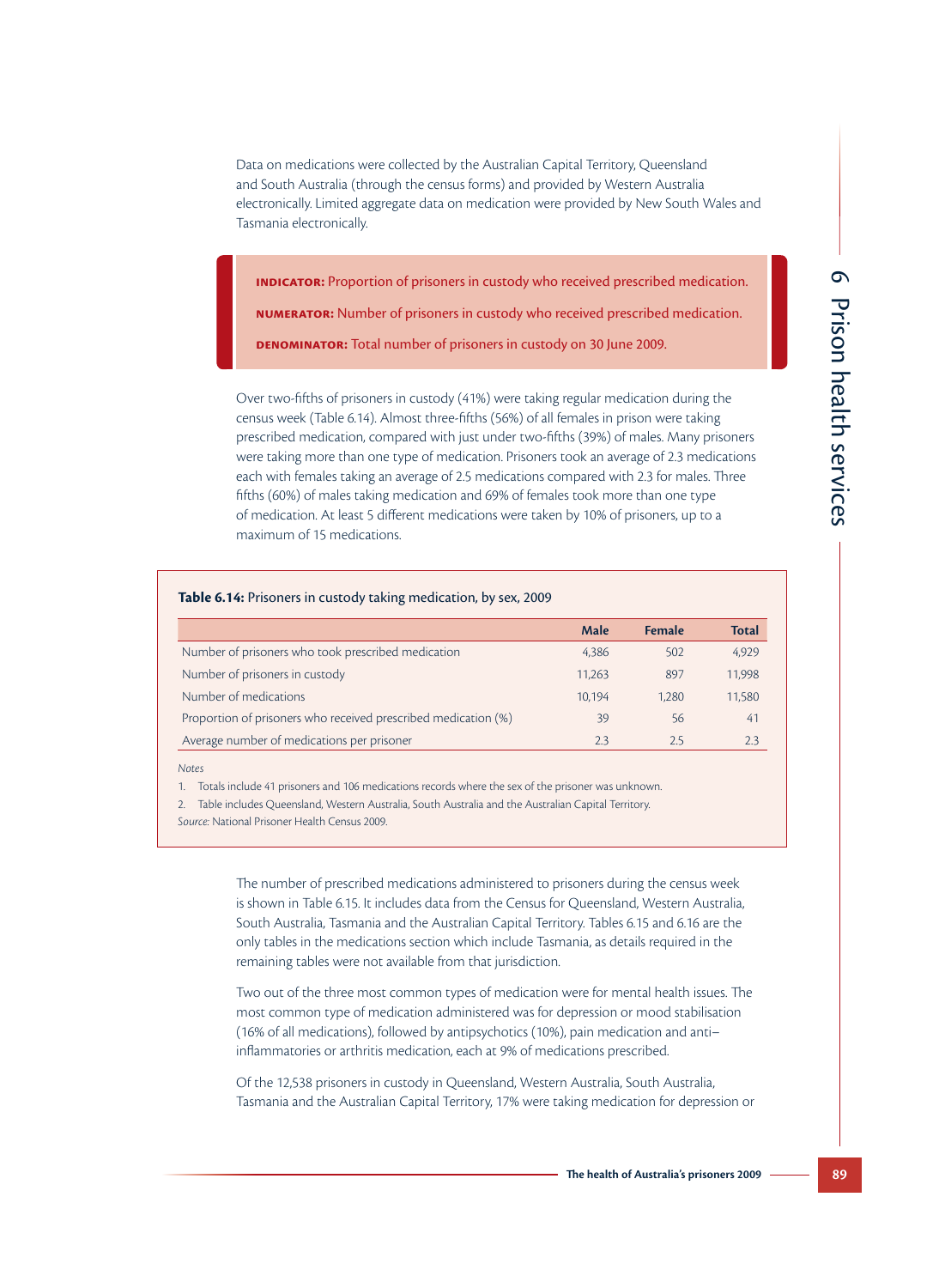mood stabilisation, and 10% each for psychoses and pain. A further 9% of prisoners in custody were taking anti–inflammatories or medication for arthritis and related conditions.

#### **Table 6.15:** Number and proportion of prescribed medications administered during the census week, 2009

| <b>Medication category</b>                  | <b>Number</b> | Per cent of<br>prescribed<br>medications | Per cent of<br>prisoners in<br>custody |
|---------------------------------------------|---------------|------------------------------------------|----------------------------------------|
| Depression/mood stabilisers                 | 1,967         | 16                                       | 16                                     |
| Psychoses                                   | 1,143         | 9                                        | 9                                      |
| Pain (analgesics-repeat only)               | 1,132         | 9                                        | 9                                      |
| Anti-inflammatories/arthritis               | 1,097         | 9                                        | 9                                      |
| Digestive                                   | 987           | 8                                        | 8                                      |
| High blood pressure/angina/heart conditions | 910           | 7                                        | 7                                      |
| Cholesterol                                 | 609           | 5                                        | 5                                      |
| Asthma                                      | 535           | 4                                        | 4                                      |
| Methadone                                   | 503           | 4                                        | 4                                      |
| Infection (antibiotics)                     | 429           | 3                                        | 3                                      |
| Infectious diseases                         | 428           | 3                                        | 3                                      |
| <b>Diabetes</b>                             | 407           | 3                                        | 3                                      |
| <b>Vitamins</b>                             | 345           | 3                                        | 3                                      |
| Anxiety                                     | 343           | 3                                        | 3                                      |
| Sleep disturbance                           | 249           | $\overline{2}$                           | $\overline{2}$                         |
| Neurological                                | 212           | $\overline{2}$                           | $\overline{2}$                         |
| Allergies                                   | 214           | $\overline{2}$                           | $\overline{2}$                         |
| Antifungals                                 | 173           | 1                                        | 1                                      |
| Skin                                        | 136           | 1                                        | 1                                      |
| Nicotine                                    | 84            | $\mathbf{1}$                             | 1                                      |
| Other not elsewhere defined                 | 251           | $\overline{2}$                           | $\overline{2}$                         |
| Total prescribed medications                | 12,414        | 100                                      | $\ddotsc$                              |

*Notes*

1. Total includes 14 unknown medications.

2. Table includes Queensland, Western Australia, South Australia and the Australian Capital Territory. *Source:* National Prisoner Health Census 2009.

The number of repeat ongoing medications administered during the census week (without short-term prescribed medications such as antibiotics, anti-infectives and antifungals) is shown in Table 6.16. Mental health related medications made up one-third (33%) of all repeat medications (depression/mood stabilisers 18%, antipsychotics 10%, anti-anxiety medication 3% and medication for sleep disturbance 2%).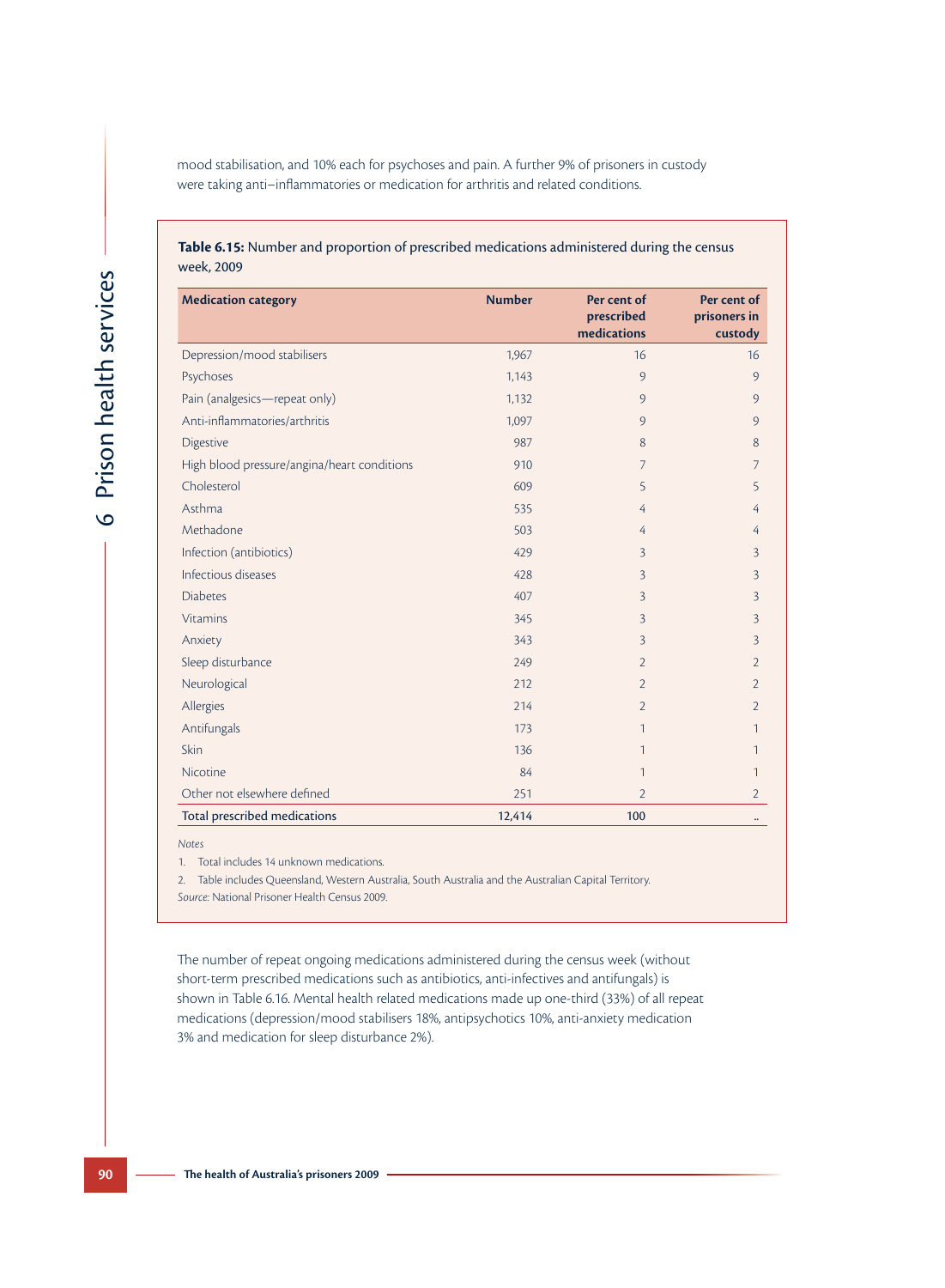| <b>Medication category</b>                  | <b>Number</b> | Per cent of repeat<br>medications |
|---------------------------------------------|---------------|-----------------------------------|
| Depression/mood stabilisers                 | 1,967         | 18                                |
| Psychoses                                   | 1,143         | 10                                |
| Pain (analgesics-repeat only)               | 1,132         | 10                                |
| Anti-inflammatories/arthritis               | 1,097         | 10                                |
| Digestive                                   | 987           | 9                                 |
| High blood pressure/angina/heart conditions | 910           | 8                                 |
| Cholesterol                                 | 609           | 5                                 |
| Asthma                                      | 535           | 5                                 |
| Methadone                                   | 503           | 5                                 |
| <b>Diabetes</b>                             | 407           | 4                                 |
| <b>Vitamins</b>                             | 345           | $\overline{3}$                    |
| Anxiety                                     | 343           | $\overline{3}$                    |
| Sleep disturbance                           | 249           | $\overline{2}$                    |
| Neurological                                | 212           | $\overline{2}$                    |
| Allergies                                   | 214           | $\overline{2}$                    |
| Skin                                        | 136           | $\mathbf{1}$                      |
| Nicotine                                    | 84            | 1                                 |
| Other not elsewhere defined                 | 251           | $\overline{2}$                    |
| Total repeat medications                    | 11,124        | 100                               |

**Table 6.16:** Number and proportion of repeat medications administered during the census week, 2009

*Notes*

1. Total includes 14 unknown medications.

2. Table includes Queensland, Western Australia, South Australia and the Australian Capital Territory.

*Source:* National Prisoner Health Census 2009.

There were differences in the medications taken by male and female prisoners (Table 6.17). During the census week, just under one-quarter (24%) of the 897 female prisoners in custody were taking prescribed medication for depression or mood stabilisation, compared with 14% of the 11,263 male prisoners. Antipsychotic medications were taken by 15% of female prisoners compared with 9% of male prisoners during the census week. A higher proportion of female (10%) than male (4%) prisoners were also taking asthma medications.

The proportion of prisoners taking certain types of medication was greater in older age groups than younger age groups of prisoners (Table 6.18). Of the 2,417 prisoners aged 18–24 years, 11% were taking medication for depression or mood stabilisation. This proportion rose to 15% of the 4,342 prisoners aged 25–34 years, and to 17% each for the 3,145 prisoners aged 35–44 years and the 2,057 aged 45 years or older. The trend was especially noticeable for medications for physical conditions such as heart conditions (which rose from 0% of those aged 18–24 years to almost one-quarter (24%) of those aged 45 years or older), arthritis (3% of 18–24 years to 18% of 45 years and older), digestive complaints (which rose from 2% for the youngest prisoners to 16% of those in the oldest age group) and diabetes (from 0% to 10%).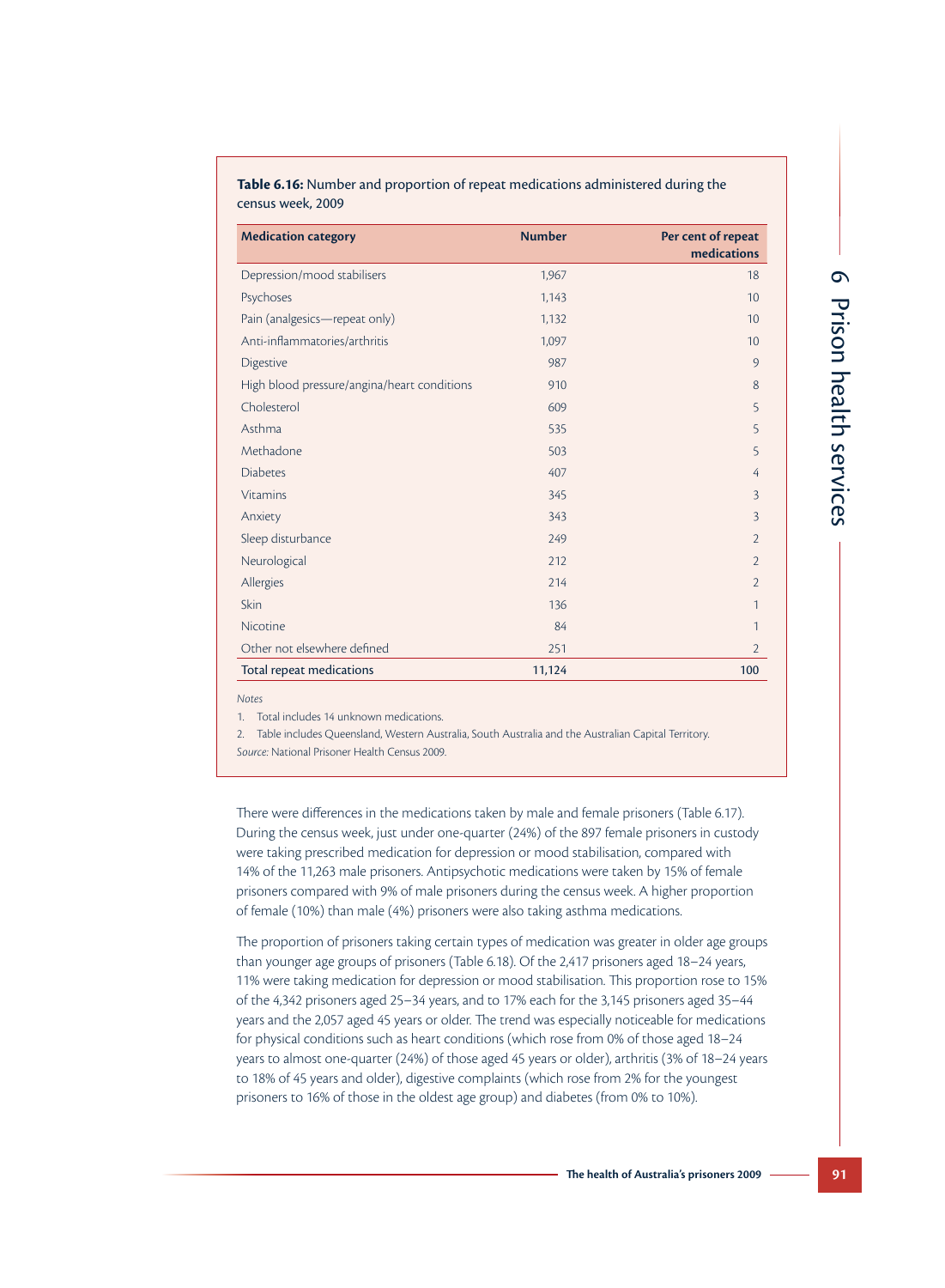| <b>Table 6.17:</b> Prisoners in custody taking selected prescribed medications, by sex, 2009 |               |                |               |          |               |                |  |  |  |
|----------------------------------------------------------------------------------------------|---------------|----------------|---------------|----------|---------------|----------------|--|--|--|
|                                                                                              | <b>Male</b>   |                | <b>Female</b> |          | <b>Total</b>  |                |  |  |  |
|                                                                                              | <b>Number</b> | Per cent       | <b>Number</b> | Per cent | <b>Number</b> | Per cent       |  |  |  |
| Depression/mood stabilisers                                                                  | 1,573         | 14             | 217           | 24       | 1,811         | 15             |  |  |  |
| Psychoses                                                                                    | 968           | 9              | 134           | 15       | 1,107         | 9              |  |  |  |
| Anti-inflammatories/arthritis                                                                | 942           | 8              | 67            | 7        | 1,020         | 9              |  |  |  |
| Pain (analgesics—repeat only)                                                                | 943           | 8              | 79            | 9        | 1,033         | 9              |  |  |  |
| <b>Digestive</b>                                                                             | 819           | 7              | 79            | 9        | 909           | 8              |  |  |  |
| High blood pressure/angina/heart<br>condition                                                | 724           | 6              | 60            | 7        | 791           | 7              |  |  |  |
| Cancer                                                                                       | 15            | $\overline{0}$ |               | $\Omega$ | 17            | $\overline{0}$ |  |  |  |
| Asthma                                                                                       | 443           | 4              | 87            | 10       | 535           | 4              |  |  |  |
| <b>Diabetes</b>                                                                              | 354           | $\overline{3}$ | 32            | 4        | 387           | 3              |  |  |  |

#### **Table 6.17:** Prisoners in custody taking selected prescribed medications, by sex, 2009

*Notes*

1. Totals include 14 medications of unknown type and 106 medications for prisoners whose sex was unknown.

2. Table includes Queensland, Western Australia, South Australia and the Australian Capital Territory.

*Source:* National Prisoner Health Census 2009.

| Table 6.18: Prisoners in custody taking selected prescribed medications, by age group, 2009 |           |                |           |                |           |                |                |          |       |                |
|---------------------------------------------------------------------------------------------|-----------|----------------|-----------|----------------|-----------|----------------|----------------|----------|-------|----------------|
|                                                                                             | $18 - 24$ |                | $25 - 34$ |                | $35 - 44$ |                | $45+$          |          | Total |                |
|                                                                                             | No.       | %              | No.       | %              | No.       | %              | No.            | %        | No.   | %              |
| Depression/ mood stabilisers                                                                | 262       | 11             | 643       | 15             | 548       | 17             | 346            | 17       | 1,811 | 15             |
| Psychoses                                                                                   | 183       | 8              | 468       | 11             | 311       | 10             | 139            | 7        | 1,107 | 9              |
| Anti-inflammatories/arthritis                                                               | 74        | 3              | 243       | 6              | 327       | 10             | 371            | 18       | 1,020 | 9              |
| Pain (analgesics— repeat only)                                                              | 90        | 4              | 294       | 7              | 312       | 10             | 329            | 16       | 1.033 | 9              |
| <b>Digestive</b>                                                                            | 56        | $\overline{2}$ | 245       | 6              | 266       | 8              | 336            | 16       | 909   | 8              |
| High blood pressure/angina/<br>heart condition                                              | 12        | $\overline{0}$ | 87        | $\overline{2}$ | 201       | 6              | 486            | 24       | 791   | 7              |
| Cancer                                                                                      |           |                | 5         | $\overline{0}$ | 4         | $\overline{0}$ | $\overline{7}$ | $\Omega$ | 17    | $\overline{0}$ |
| Asthma                                                                                      | 75        | 3              | 172       | 4              | 151       | 5              | 132            | 6        | 535   | 4              |
| <b>Diabetes</b>                                                                             | 5         | $\overline{0}$ | 61        | 1              | 119       | 4              | 201            | 10       | 387   | 3              |

*Notes*

1. Totals include 14 medications of unknown type and 81 medications for prisoners whose age was unknown.

2. Table includes Queensland, Western Australia, South Australia and the Australian Capital Territory.

*Source:* National Prisoner Health Census 2009.

A greater proportion of the 8,174 non-Indigenous were taking each type of prescribed medication (except for diabetes medication), compared with the 3,824 Indigenous prisoners (Table 6.19). Almost one-fifth (18%) of non-Indigenous prisoners were taking medication for depression or mood stabilisation, compared with 9% of Indigenous prisoners. Medication for pain was taken by 10% of non-Indigenous prisoners and by 4% of Indigenous prisoners. Diabetic medication was taken by 5% of Indigenous prisoners, compared with 2% of non-Indigenous prisoners.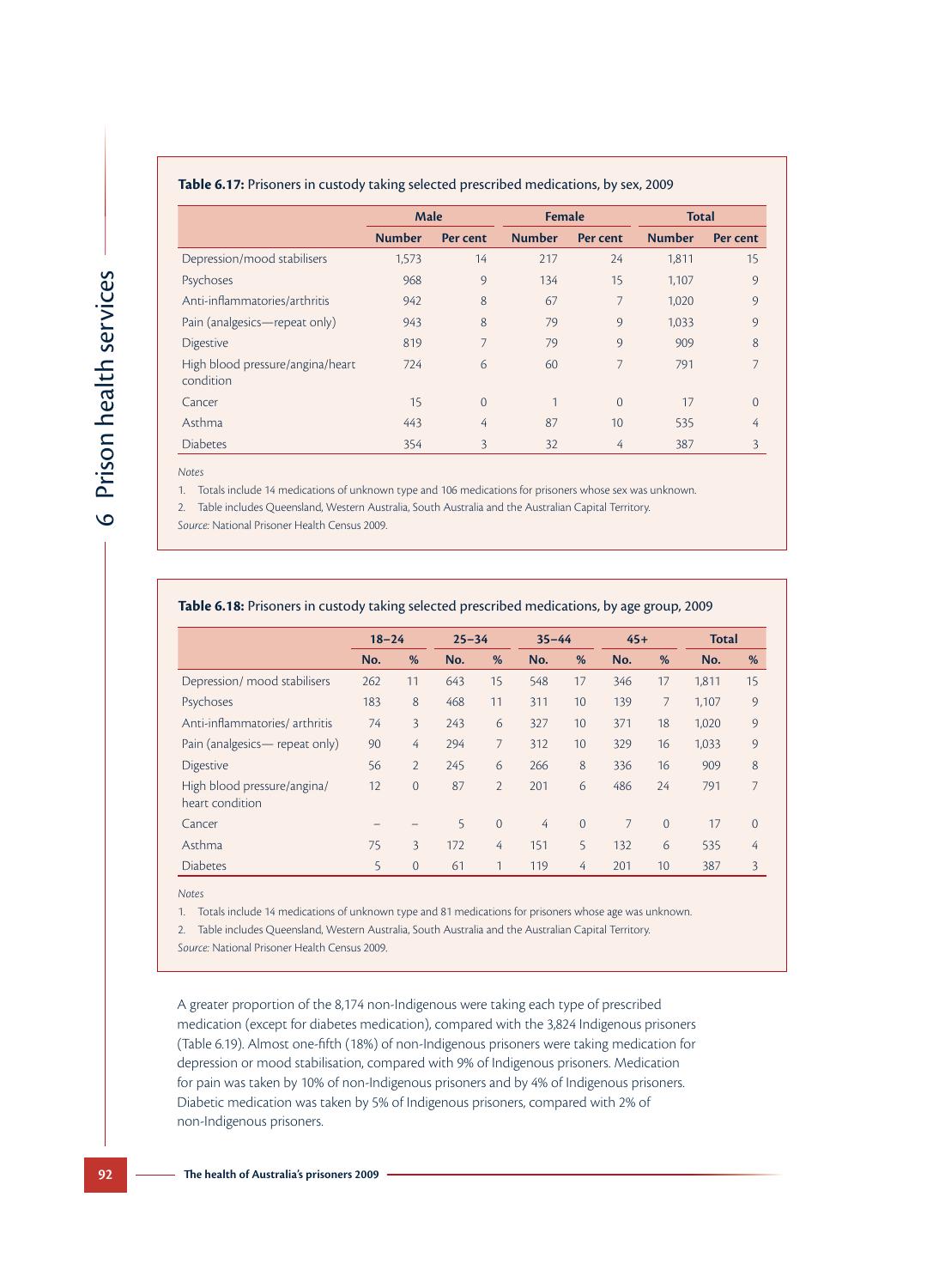| <b>Prescribed medications</b> | <b>Indigenous</b> |          | Non-Indigenous |                 | <b>Total</b>  |          |  |
|-------------------------------|-------------------|----------|----------------|-----------------|---------------|----------|--|
|                               | <b>Number</b>     | Per cent | <b>Number</b>  | Per cent        | <b>Number</b> | Per cent |  |
| Depression/mood stabilisers   | 326               | 9        | 1,435          | 18              | 1.811         | 15       |  |
| Psychoses                     | 274               | 7        | 807            | 10 <sup>1</sup> | 1,107         | 9        |  |
| Anti-inflammatories/arthritis | 218               | 6        | 780            | 10              | 1,020         | $\circ$  |  |
| Pain (analgesics—repeat only) | 145               | 4        | 854            | 10 <sup>°</sup> | 1,033         | 9        |  |
| <b>Digestive</b>              | 163               | 4        | 722            | 9               | 909           | 8        |  |
| High blood pressure/angina/   | 233               | 6        | 537            | 7               | 791           | 7        |  |
| heart condition               |                   |          |                |                 |               |          |  |
| Cancer                        |                   | $\Omega$ | 16             | $\Omega$        | 17            | $\Omega$ |  |
| Asthma                        | 101               | 3        | 424            | 5               | 535           | 4        |  |
| <b>Diabetes</b>               | 186               | 5        | 196            | $\overline{2}$  | 387           | 3        |  |

*Notes*

1. Totals include 14 medications of unknown type and 271 medications for prisoners whose age was unknown.

2. Table includes Queensland, Western Australia, South Australia and the Australian Capital Territory.

*Source:* National Prisoner Health Census 2009.

## Mental health related medication

The 2007 National Health Survey (NHS) found that antidepressants were the most commonly used mental health medication (19%), followed by sleeping tablets or capsules (8%) and tablets or capsules for anxiety or nerves (5%). A higher proportion of females than males used antidepressants (22% and 15% respectively). About half (49–50%) of both males and females did not use any medications for a mental health related condition.

There were 2,569 prisoners taking mental health related medication during the census week (21% of the 11,998 prisoners in Queensland, Western Australia, South Australia and the Australian Capital Territory). One-third (33%) of female prisoners were taking some form of medication for mental health conditions, compared with only one-fifth (20%) of male prisoners. A greater proportion of female than male prisoners was taking each type of mental health related medication (Table 6.20).

For each type of mental health related medication, and in each age group, a greater proportion of non-Indigenous than Indigenous prisoners was taking the medication (Table 6.21 on page 95). Overall, almost one-quarter (24%) of the 8,174 non-Indigenous prisoners were taking a mental health related medication, compared with 13% of the 3,284 Indigenous prisoners. Medications for depression or mood stabilisation were taken by proportionally more than twice as many non-Indigenous prisoners as Indigenous prisoners. For prisoners aged 18–34 years, 7% of the Indigenous prisoners took this medication, compared with 16% of non-Indigenous prisoners. A smaller proportion of the 2,340 prisoners aged 18–24 years was taking mental health related medication (22%), compared with prisoners in the other age groups (31–34% of the 8,941 prisoners aged 25 years or older).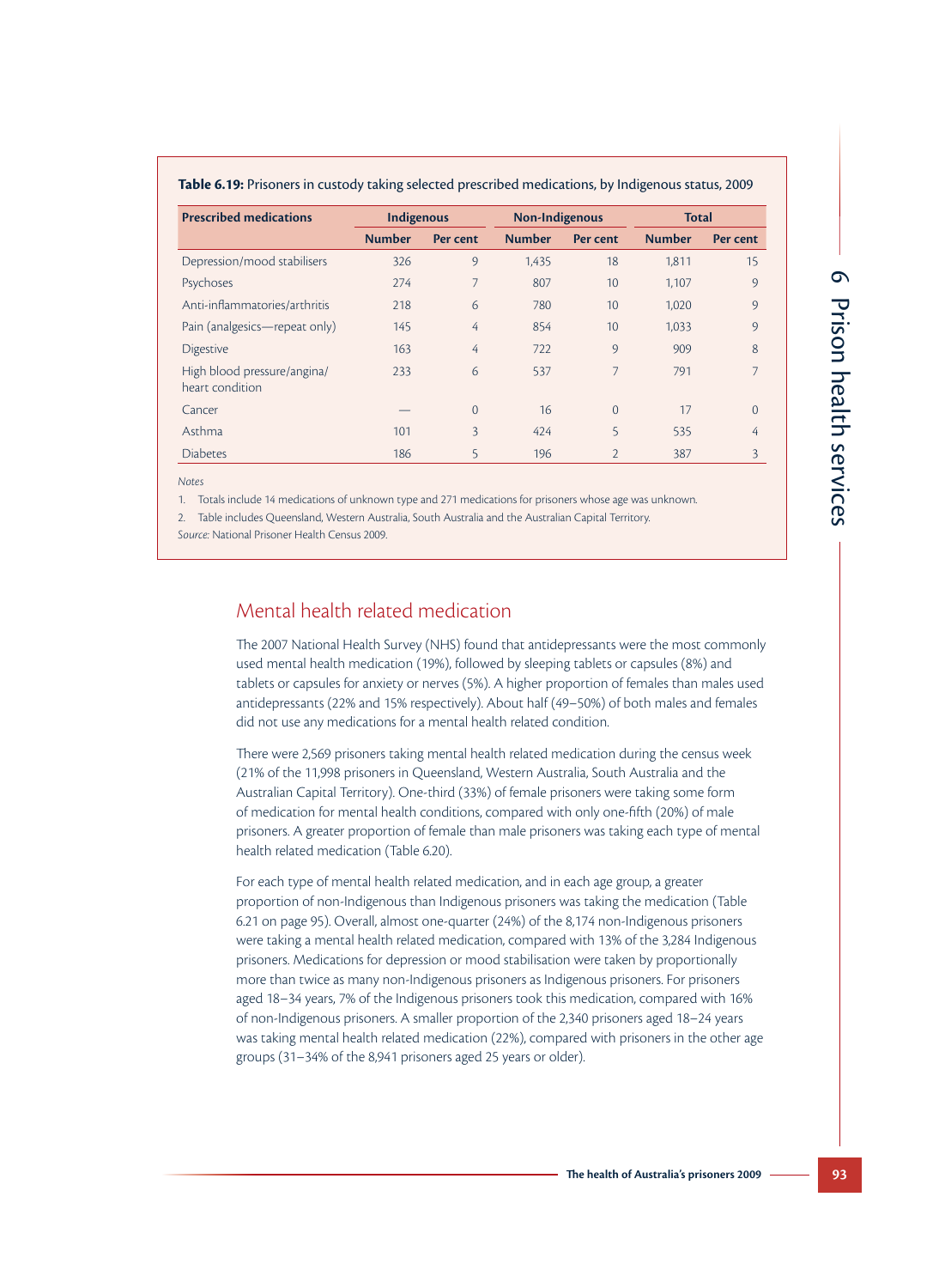#### **Table 6.20:** Prisoners in custody taking mental health related medication, by medication type and sex, 2009

| <b>Medication type</b>                    | <b>Male</b> |                |                | <b>Female</b> | Total         |                 |
|-------------------------------------------|-------------|----------------|----------------|---------------|---------------|-----------------|
|                                           |             | Number Percent | Number Percent |               | <b>Number</b> | <b>Per cent</b> |
| Anxiety                                   | 281         | $\mathcal{P}$  | 40             | 4             | 328           | 3               |
| Depression/mood stabilisers               | 1.573       | 14             | 217            | 24            | 1.811         | 15              |
| Psychoses                                 | 968         | $\circ$        | 134            | 15            | 1.107         | $\circ$         |
| Sleep disturbance                         | 214         | $\mathcal{P}$  | 34             | 4             | 249           |                 |
| Total taking any mental health medication | 2.244       | 20             | 298            | 33            | 2.569         | 21              |

*Notes*

1. A prisoner taking more than one type of medication will be counted more than once.

2. Totals include 34 medications taken by prisoners whose sex was unknown.

3. Table includes Queensland, Western Australia, South Australia and the Australian Capital Territory. *Source:* National Prisoner Health Census, 2009.

# **6.11 Medication for hepatitis C**

The management of hepatitis C is a significant issue for prisons given its high prevalence in prisoners, and pharmaceutical treatment is long term and complex. 'Combination therapy' involves injecting pegylated interferon weekly for either 6 or 12 months and taking ribavirin daily. This course of treatment must be continuous and the length depends on the strain of hepatitis C and the early response to treatment (Hepatitis Australia 2009).

Given its length, such a treatment program is difficult within a prison setting because unless it can be completed before the prisoner is released, continuity of care into the community may be problematic.

**Indicator:** Number of prisoners in custody who received medication for hepatitis C.

As part of the Census, jurisdictions were asked to provide data relating to the number of prisoners who had received medication for hepatitis C during 2007–08. These data were only available from New South Wales, Western Australia and the Australian Capital Territory. In these three jurisdictions, 114 prisoners received treatment for hepatitis C.

# **6.12 Full-time equivalent staffing ratios**

The provision of health-care services to prisoners is dependent upon the availability of suitability qualified staff. Health services in prisons must be sufficiently staffed by trained, licensed and qualified health professionals, who provide health-care services that meet national standards of care for community clinical care settings (APHA 2003).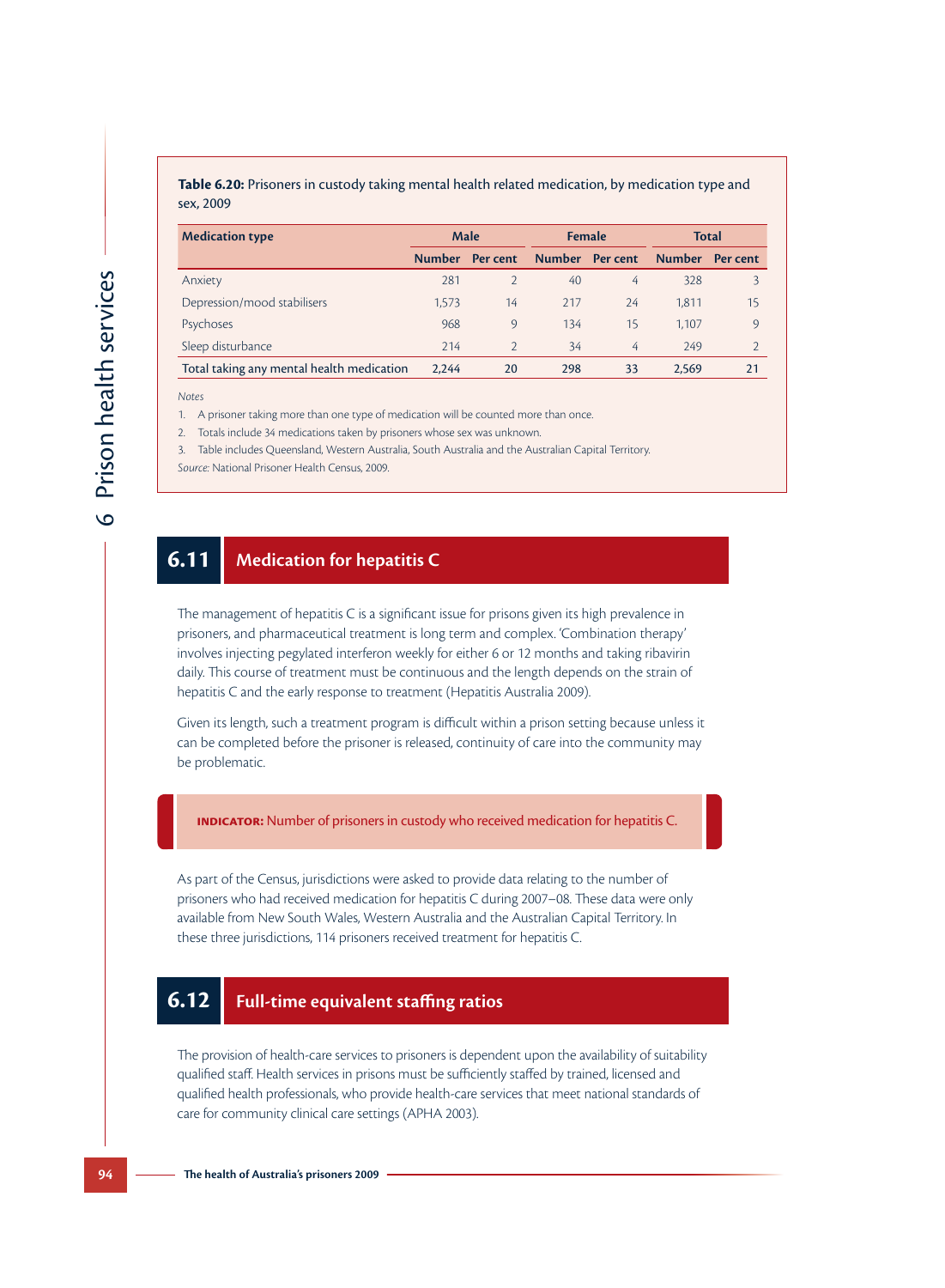6 Prison health services Prison health services

**Table 6.21:** Prisoners in custody taking mental health related medication, by medication type, age group and Indigenous status, 2009

| <b>Mental health related</b><br>medication type      | $18 - 24$ |                | $25 - 34$ |                | $35 - 44$      |                | $45+$          |                | <b>Total</b> |                |
|------------------------------------------------------|-----------|----------------|-----------|----------------|----------------|----------------|----------------|----------------|--------------|----------------|
|                                                      | No.       | %              | No.       | %              | No.            | %              | No.            | %              | No.          | %              |
| Indigenous                                           |           |                |           |                |                |                |                |                |              |                |
| Anxiety                                              | 13        | 1              | 25        | $\overline{2}$ | 22             | $\overline{2}$ | 8              | $\overline{2}$ | 68           | $\overline{2}$ |
| Depression/mood stabilisers                          | 59        | 6              | 122       | 8              | 102            | 11             | 43             | 11             | 326          | 9              |
| Psychoses                                            | 64        | 6              | 122       | 8              | 70             | $\overline{7}$ | 18             | 5              | 274          | $\overline{7}$ |
| Sleep disturbance                                    | 6         | 1              | 11        | 1              | $\overline{7}$ | $\mathbf{1}$   | $\overline{7}$ | $\overline{2}$ | 31           | $\mathbf{1}$   |
| Total taking any mental<br>health related medication | 94        | 9              | 209       | 14             | 147            | 15             | 53             | 14             | 503          | 13             |
| Non-Indigenous                                       |           |                |           |                |                |                |                |                |              |                |
| Anxiety                                              | 29        | $\overline{2}$ | 108       | 4              | 76             | $\overline{3}$ | 38             | $\overline{2}$ | 251          | $\overline{3}$ |
| Depression/mood stabilisers                          | 195       | 14             | 509       | 18             | 433            | 20             | 293            | 17             | 1,435        | 18             |
| Psychoses                                            | 113       | 8              | 339       | 12             | 233            | 11             | 120            | 7              | 807          | 10             |
| Sleep disturbance                                    | 28        | $\overline{2}$ | 78        | 3              | 51             | $\overline{2}$ | 55             | 3              | 213          | $\overline{3}$ |
| Total taking any mental<br>health related medication | 273       | 19             | 756       | 26             | 582            | 27             | 380            | 23             | 1,997        | 24             |
| <b>Total</b>                                         |           |                |           |                |                |                |                |                |              |                |
| Anxiety                                              | 42        | $\overline{2}$ | 135       | 3              | 100            | 3              | 48             | $\overline{2}$ | 328          | 3              |
| Depression/mood stabilisers                          | 262       | 11             | 643       | 15             | 548            | 17             | 346            | 17             | 1,811        | 15             |
| Psychoses                                            | 183       | 8              | 468       | 11             | 311            | 10             | 139            | 7              | 1,107        | 9              |
| Sleep disturbance                                    | 35        | 1              | 93        | $\overline{2}$ | 58             | $\overline{2}$ | 62             | 3              | 249          | $\overline{2}$ |
| Total taking any mental<br>health related medication | 378       | 16             | 983       | 23             | 747            | 24             | 445            | 22             | 2,569        | 21             |

*Notes*

1. A prisoner taking more than one type of medication will be counted more than once.

2. Totals include 22 medications taken by prisoners whose age was unknown and 90 whose Indigenous status was unknown.

3. Table includes Queensland, Western Australia, South Australia and the Australian Capital Territory.

*Source:* National Prisoner Health Census, 2009.

Limited information is available on the required FTE staffing levels of prison health clinics. In the USA one full-time physician (40 hours per week) has been recommended for every 200 to 750 prisoners (APHA 2003), and one full-time physician for prisons with 500 or more inmates with another physician for each additional 1,000 inmates or a substantial percentage thereof (Puisis 2006).

The number of health-care staff required in a prison is dependent upon factors such as:

- whether the prison is a reception centre where complete medical examinations are performed
- **E** whether the prison is a women's prison, as medical use may be higher than in a male prison
- requirements for drug and alcohol detoxification
- trauma and emergency incidence rates that may necessitate ongoing professional staffing.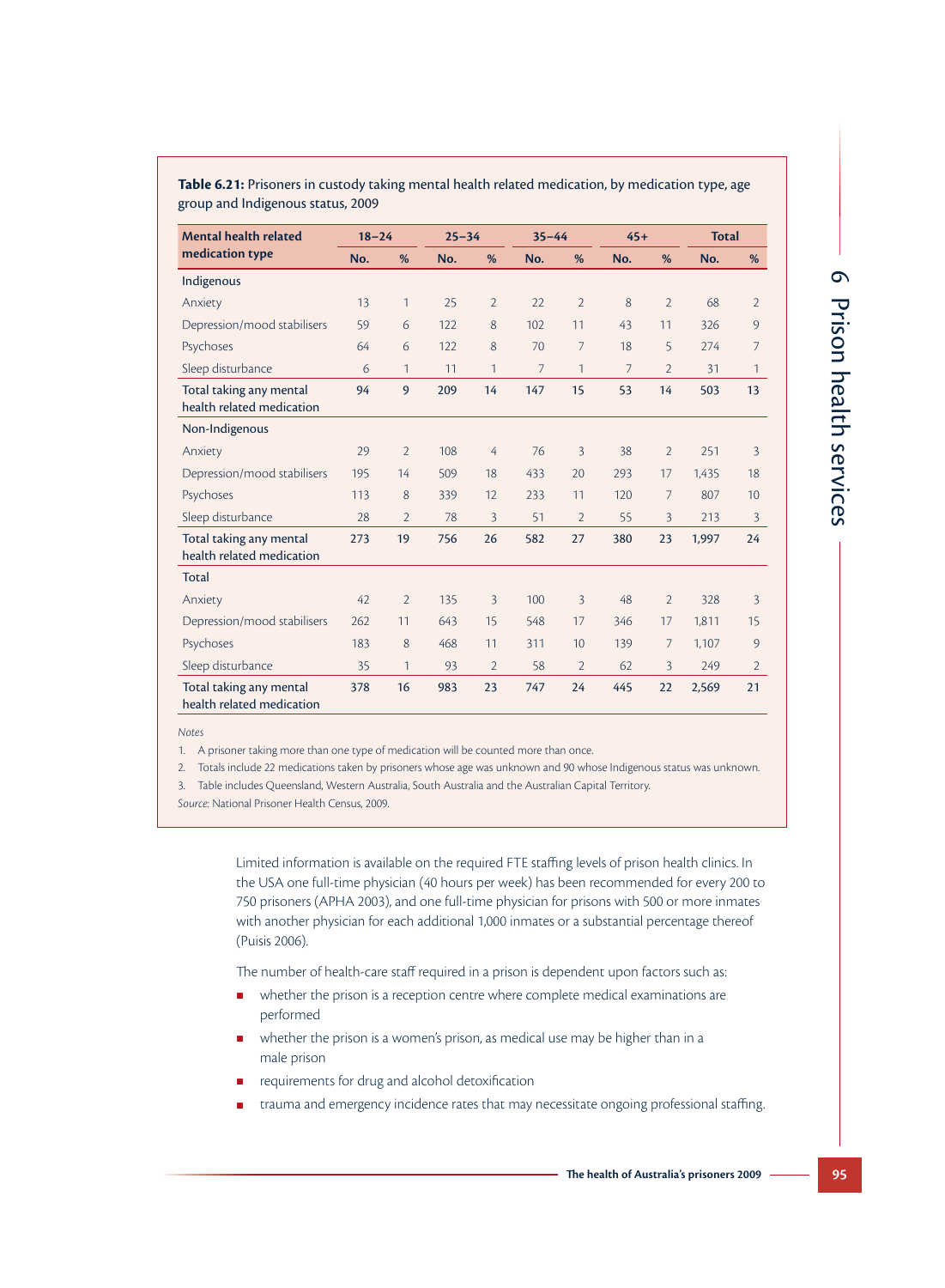**INDICATOR:** Ratio of full-time equivalent health staff working within the correctional system to the total number of prisoners.

**Numerator:** Number of full-time equivalent health staff working within the correctional system on the reference date.

**Denominator:** Total number of prisoners in custody on 30 June 2009.

The number of FTE<sup>2</sup> data in this figure came from 68 prisons around Australia. Three-quarters (75%) of the FTE health staff in prisons were registered nurses (588.1 FTE). Enrolled nurses make up 8% of the FTE staff (65.8 FTE), followed by medical practitioners (6%, 44.8 FTE). io of full-time equivalent health staff working within the<br>
em to the total number of prisoners.<br>
umber of full-time equivalent health staff working within the<br>
em on the reference date.<br> **Total number of prisoners in cust** 

There was a total of 790.3 FTE health staff working in the 68 prisons in all jurisdictions except Tasmania. This represented a rate of 3 FTE health staff per 100 prisoners in custody, based on the 26,031 prisoners in custody on 30 June 2009 in the 68 prisons which participated in the Census.



*Note:* Includes New South Wales, Victoria, Queensland, Western Australia, South Australia, the Australian Capital Territory and the Northern Territory.

*Source:* National Prisoner Health Census 2009.

<sup>2</sup> Full-time equivalent staff units are on-the-job hours paid for (including overtime) and hours of paid leave of any type for a staff member (or contract employee where applicable), divided by the number of ordinary-time hours normally paid for a full-time staff member when on the job (or contract employee where applicable) under the relevant award or agreement for the staff member (or contract employee occupation where applicable). Hours of unpaid leave are excluded.

**96 The health of Australia's prisoners 2009**